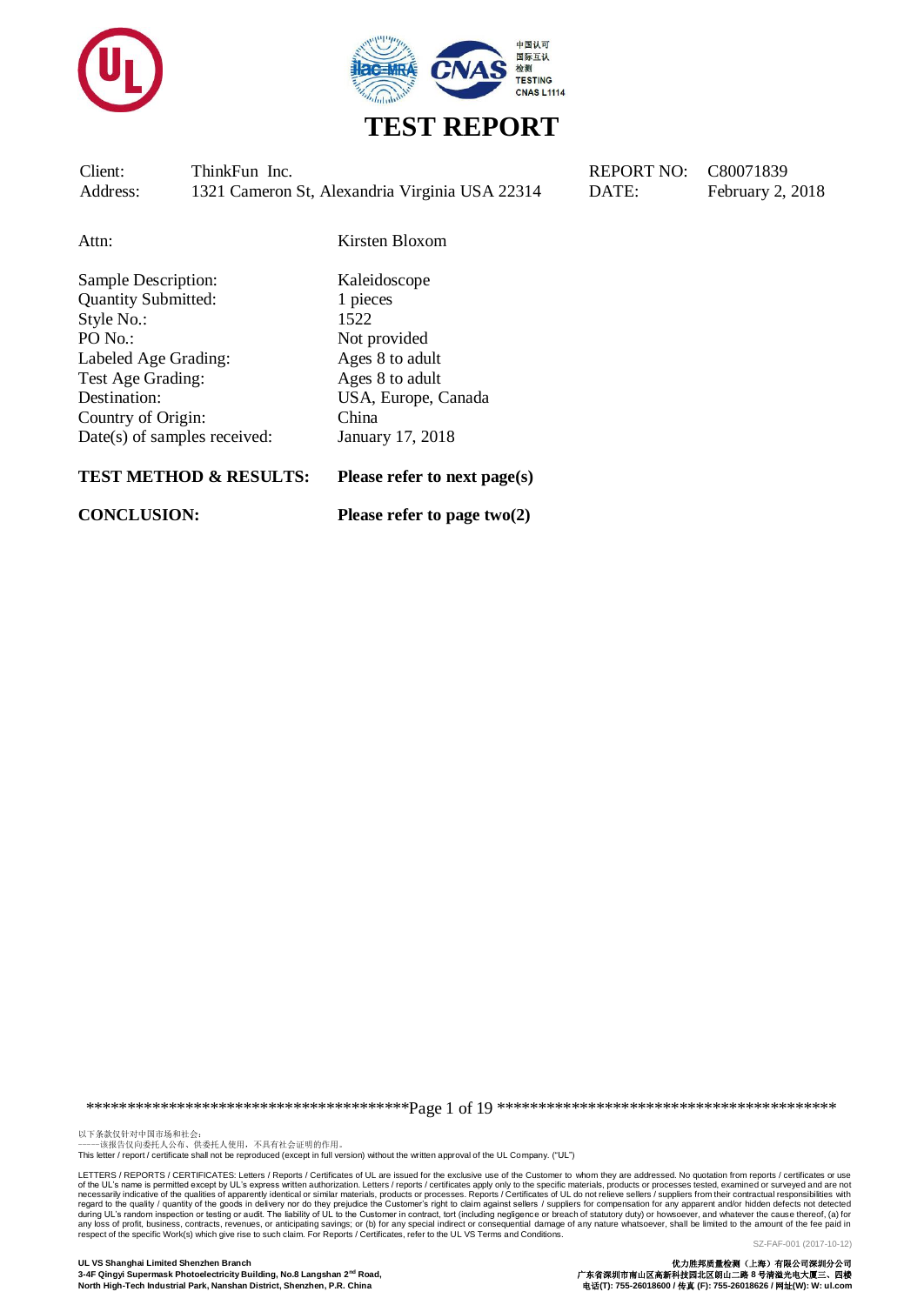



| Client:  | ThinkFun Inc.                                  | REPORT NO: C80071839 |                  |
|----------|------------------------------------------------|----------------------|------------------|
| Address: | 1321 Cameron St, Alexandria Virginia USA 22314 | DATE:                | February 2, 2018 |

#### **CONCLUSION:**

| ASTM F963-16 Physical & Mechanical Requirements                                | <b>PASS</b>                 |
|--------------------------------------------------------------------------------|-----------------------------|
| 16 CFR 1500 Physical & Mechanical Requirements                                 | <b>PASS</b>                 |
| Canada Toys Regulations SOR/2011-17 And Regulations Amending Toys Regulations  | <b>PASS</b>                 |
| SOR/2016-195 &SOR/2016-302 Physical And Mechanical Requirements                |                             |
| EN 71-1:2014 Mechanical & Physical Properties                                  | <b>PASS</b>                 |
| <b>ASTM F963-16 Flammability Requirements</b>                                  | <b>PASS</b>                 |
| 16 CFR 1500.3 (c) (6) (vi) / 16 CFR 1500.44 Flammability Requirements          | <b>PASS</b>                 |
| Canada Toys Regulations SOR/2011-17 And Regulations Amending Toys Regulations  | <b>PASS</b>                 |
| SOR/2016-195 &SOR/2016-302 Flammability Requirements (Cellulose Nitrate And    |                             |
| Celluloid)                                                                     |                             |
| EN 71-2:2011+A1:2014 Flammability                                              | <b>PASS</b>                 |
| Flammability Requirements For Textile Fibres: SOR/2016-194                     | NOT APPLICABLE <sup>*</sup> |
| ASTM F963-16 Clause 4.3.5.1 (2) Elements Migration in surface coating          | <b>PASS</b>                 |
| ASTM F963-16 Clause 4.3.5.2 (2) (b) Elements Migration in substrate            | NOT APPLICABLE <sup>*</sup> |
| ASTM F963-16 Clause 4.3.5.2 (2) (c) Soluble Cadmium in metallic Small Part     | NOT APPLICABLE <sup>#</sup> |
| 16 CFR 1303 Total Lead Content Requirements                                    | <b>PASS</b>                 |
| ASTM F963-16 Clause 4.3.5.1 (1) Total Lead in Surface Coating                  | <b>PASS</b>                 |
| ASTM F963-16 Clause 4.3.5.2 (2) (a) Total Lead in Substrate                    | <b>PASS</b>                 |
| Canada Toys Regulations SOR/2011-17 and Regulations Amending Toys Regulations  | <b>PASS</b>                 |
| SOR/2016-195 &SOR/2016-302 Heavy Metal Content Requirements                    |                             |
| Consumer Product Safety Improvement Act of 2008 Total Lead Content Requirement | <b>PASS</b>                 |
| [Paint or Surface Coating]                                                     |                             |
| Consumer Product Safety Improvement Act of 2008 Total Lead Content Requirement | <b>PASS</b>                 |
| [Substrate Materials]                                                          |                             |
| Canada Consumer Products Containing Lead (Contact mouth) regulation            | NOT APPLICABLE <sup>*</sup> |
| Total Cadmium Content and European Reach Regulation Annex XVII                 | <b>PASS</b>                 |
| Client's Requirement with reference to Consumer Product Safety Improvement Act | <b>PASS</b>                 |
| of 2008 Total Phthalate Requirement                                            |                             |
| Total Phthalate and European Reach Regulation Annex XVII                       | <b>PASS</b>                 |
| Phthalates Content With Reference To California Proposition 65 Requirement     | <b>PASS</b>                 |
| Canada Phthalates regulations SOR 2016-188                                     | <b>PASS</b>                 |
| NERC (Formerly Organization: CSG) Model Legislation - Toxics in Packaging      | <b>PASS</b>                 |
| Clearinghouse (TPCH), as revised December 1998 & October 2004                  |                             |
| 94/62/EC Heavy Metals Requirements on Packaging and Packaging Waste            | <b>PASS</b>                 |

#: There is no component on the submitted test samples under the testing scopes.

\*\*\*\*\*\*\*\*\*\*\*\*\*\*\*\*\*\*\*\*\*\*\*\*\*\*\*\*\*\*\*\*\*\*\*\*\*\*\*Page 2 of 19 \*\*\*\*\*\*\*\*\*\*\*\*\*\*\*\*\*\*\*\*\*\*\*\*\*\*\*\*\*\*\*\*\*\*\*\*\*\*\*\*\*

以下条款仅针对中国市场和社会:<br>-----该报告仅向委托人公布、供委托人使用,不具有社会证明的作用。

This letter / report / certificate shall not be reproduced (except in full version) without the written approval of the UL Company. ("UL")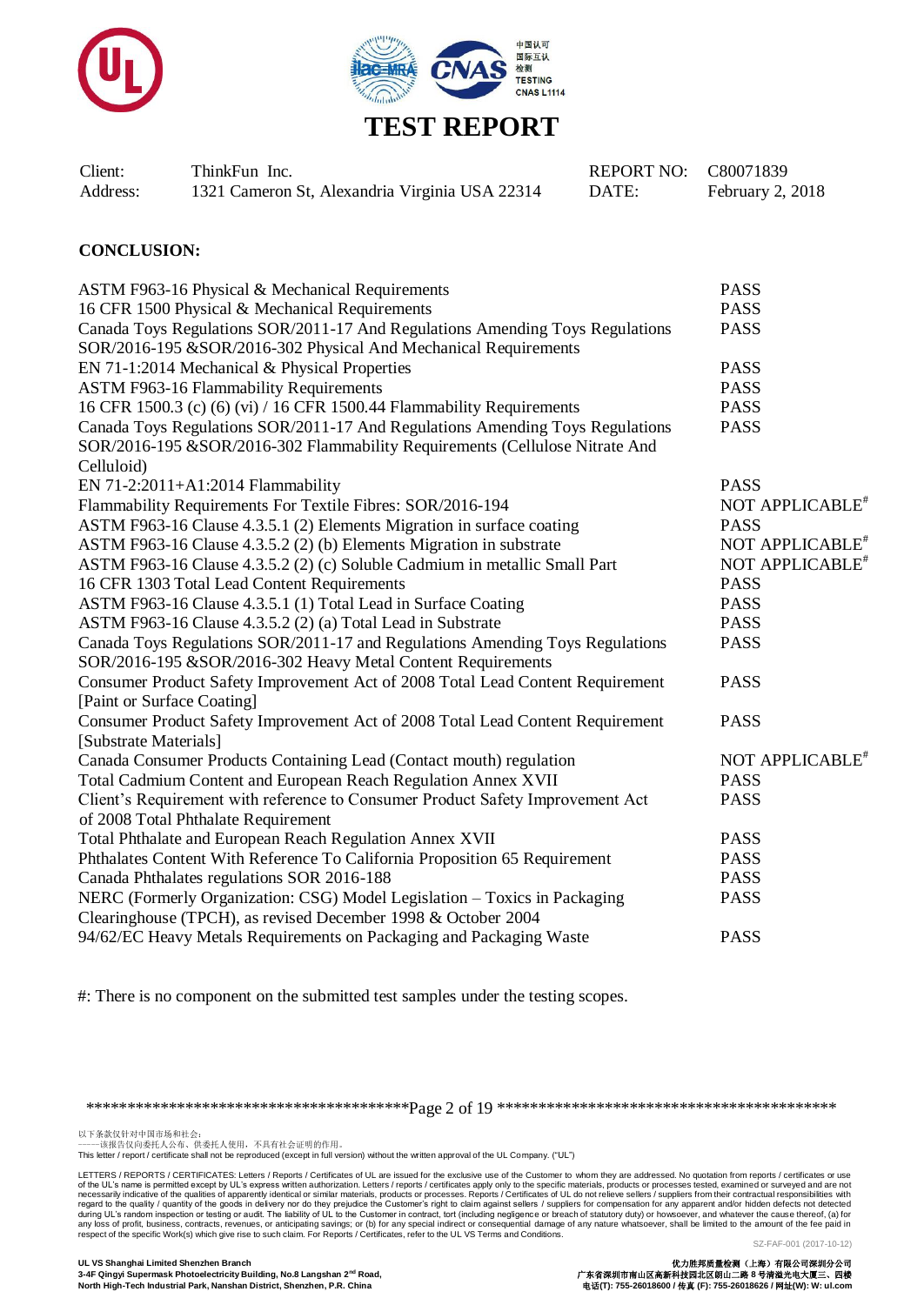



*For and on behalf of*: UL VS Shanghai Limited Shenzhen Branch

Javil XI

David Mo Assistant Manager- Toys Department

Lulu Tang

Lulu Yang Senior Technical Officer Chemical Department

**Important Notes**: The results only relate to the samples tested.

#### **The below tests are except from the ILAC-MRA/CNAS accreditation scope:**

- 1. NERC (Formerly Organization: CSG) Model Legislation Toxics in Packaging Clearinghouse (TPCH), as revised December 1998 & October 2004
- 2. 94/62/EC Heavy Metals Requirements on Packaging and Packaging Waste
- 3. Phthalates Content With Reference To California Proposition 65 Requirement
- 4. Canada Toys Regulations SOR/2011-17 And Regulations Amending Toys Regulations SOR/2016-195 &SOR/2016-302 Physical And Mechanical Requirements
- 5.Canada Toys Regulations SOR/2011-17 And Regulations Amending Toys Regulations SOR/2016-195 &SOR/2016-302 Flammability Requirements (Cellulose Nitrate And Celluloid)
- 6.Canada Toys Regulations SOR/2011-17 and Regulations Amending Toys Regulations SOR/2016-195 &SOR/2016-302 Heavy Metal Content Requirements
- 7. Client's Requirement with reference to Consumer Product Safety Improvement Act of 2008 Total Phthalate Requirement

\*\*\*\*\*\*\*\*\*\*\*\*\*\*\*\*\*\*\*\*\*\*\*\*\*\*\*\*\*\*\*\*\*\*\*\*\*\*\*Page 3 of 19 \*\*\*\*\*\*\*\*\*\*\*\*\*\*\*\*\*\*\*\*\*\*\*\*\*\*\*\*\*\*\*\*\*\*\*\*\*\*\*\*\*

以下条款仅针对中国市场和社会:<br>-----该报告仅向委托人公布、供委托人使用,不具有社会证明的作用。

This letter / report / certificate shall not be reproduced (except in full version) without the written approval of the UL Company. ("UL")

LETTERS / REPORTS / CERTIFICATES: Letters / Reports / Certificates of UL are issued for the exclusive use of the Customer to whom they are addressed. No quotation from reports / certificates or use of the UL's name is permitted except by UL's express written authorization. Letters / reports / certificates apply only to the specific materials, products or processes tested, examined or surveyed and are not necessarily indicative of the qualities of apparently identical or similar materials, products or processes. Reports / Certificates of UL do not relieve sellers / suppliers from their contractual responsibilities with<br>deri respect of the specific Work(s) which give rise to such claim. For Reports / Certificates, refer to the UL VS Terms and Conditions.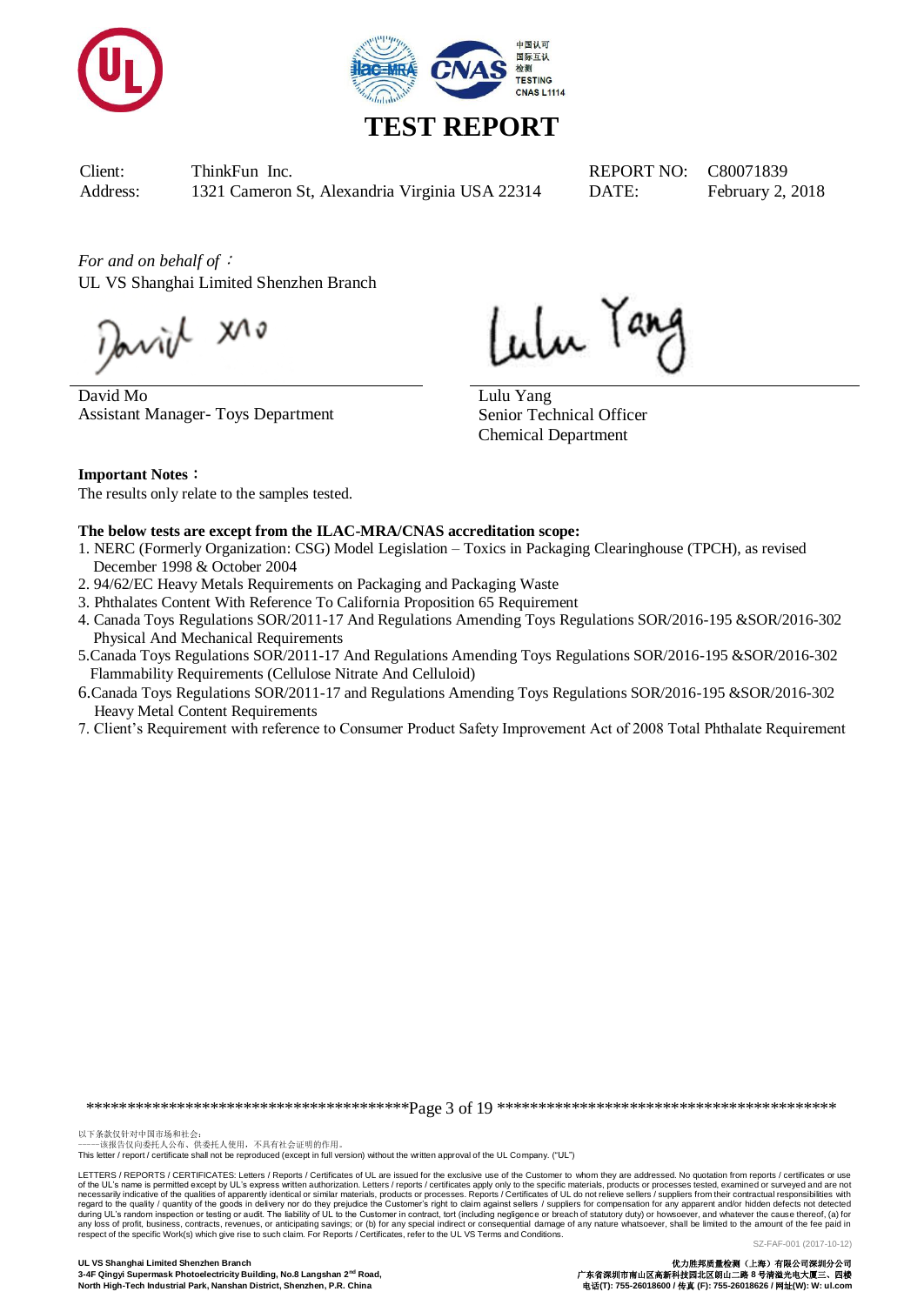



| Client:  | ThinkFun Inc.                                  |
|----------|------------------------------------------------|
| Address: | 1321 Cameron St, Alexandria Virginia USA 22314 |

#### **1. MECHANICAL AND PHYSICAL TEST**

#### **1.1 AS PER ASTM STANDARD CONSUMER SAFETY SPECFICATION FOR TOYS SAFETY F963-16**

**The following clauses are identified to be applicable: Age grading for testing : Ages 8 to adult Samples Quantity : 1 style x 1 piece**

| <b>Clause</b> | <b>Test Items</b>                   | <b>Assessment</b> |
|---------------|-------------------------------------|-------------------|
| 4.1           | Material(visual check on cleanness) | P                 |
| 4.7           | Accessible Edges                    | $\mathbf{p}^{\#}$ |
| 4.9           | <b>Accessible Points</b>            | $\mathbf{p}^{\#}$ |
| 4.12          | Plastic Film                        | P                 |
| .5            | <b>Safety Labeling Requirements</b> | P                 |
| 6             | <b>Instructional Literature</b>     | P                 |
| 7             | Producer's Markings                 |                   |
|               |                                     |                   |

Remark: P=Pass

#: Section 4.7 Accessible Edges and Section 4.9 Accessible Points are only applicable for toys children under 96 months, and the assessment was for reference only.

\*\*\*\*\*\*\*\*\*\*\*\*\*\*\*\*\*\*\*\*\*\*\*\*\*\*\*\*\*\*\*\*\*\*\*\*\*\*\*Page 4 of 19 \*\*\*\*\*\*\*\*\*\*\*\*\*\*\*\*\*\*\*\*\*\*\*\*\*\*\*\*\*\*\*\*\*\*\*\*\*\*\*\*\*

以下条款仅针对中国市场和社会:<br>-----该报告仅向委托人公布、供委托人使用,不具有社会证明的作用。

This letter / report / certificate shall not be reproduced (except in full version) without the written approval of the UL Company. ("UL")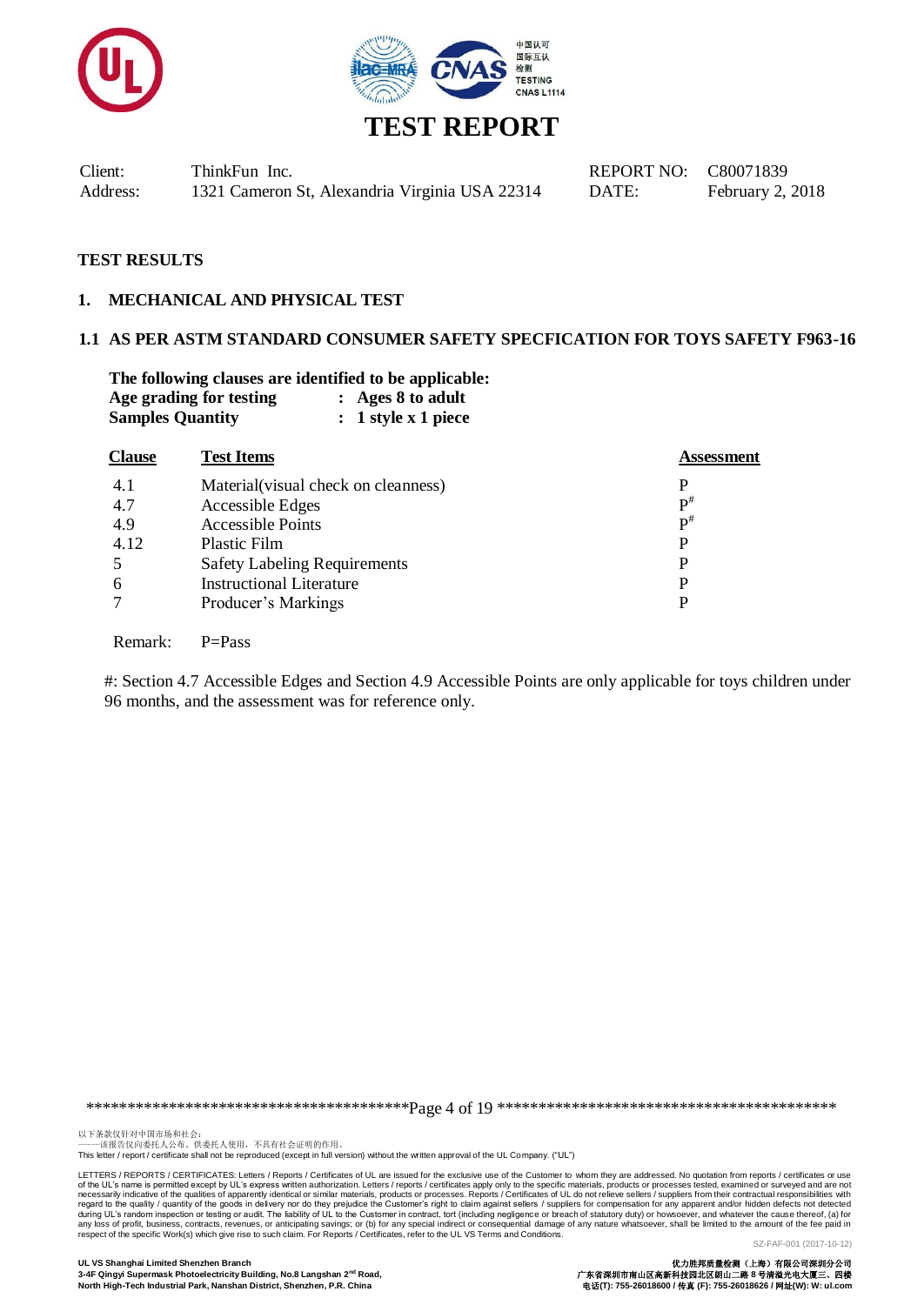



#### **TEST RESULTS**

#### **1.2 AS PER 16 CFR 1500.50, THE HAZARDS OF SHARP POINTS, SHARP EDGE AND SMALL PARTS ARE ASSESSED BOTH BEFORE AND AFTER APPLICABLE USE AND ABUSE TESTS:**

**The following clauses are identified to be applicable: Age grading for testing: Ages 8 to adult Samples Quantity: 1 style x 1 piece**

| <b>TEST ITEMS</b> | <b>SHARP POINT</b> | <b>SHARP EDGE</b> |
|-------------------|--------------------|-------------------|
|                   | (1500.48)          | (1500.49)         |
| As received       | D#                 | $\mathbf{D}^{\#}$ |

Remark:  $P = Pass$ 

#: The Mechanical and Physical Tests Requirements of U.S. Consumer Products Safety Commission for Toys and Articles intended for use by the children Specified in U.S. Code of Federal Regulations Title 16, Part 1500.48 and 1500.49 are only for children under 8 years of age. Only As Received Sharp Point and Sharp Edge were assessed, and the assessment was for reference only.

\*\*\*\*\*\*\*\*\*\*\*\*\*\*\*\*\*\*\*\*\*\*\*\*\*\*\*\*\*\*\*\*\*\*\*\*\*\*\*Page 5 of 19 \*\*\*\*\*\*\*\*\*\*\*\*\*\*\*\*\*\*\*\*\*\*\*\*\*\*\*\*\*\*\*\*\*\*\*\*\*\*\*\*\*

以下条款仅针对中国市场和社会:<br>-----该报告仅向委托人公布、供委托人使用,不具有社会证明的作用。 This letter / report / certificate shall not be reproduced (except in full version) without the written approval of the UL Company. ("UL")

LETTERS / REPORTS / CERTIFICATES: Letters / Reports / Certificates of UL are issued for the exclusive use of the Customer to whom they are addressed. No quotation from reports / certificates or use of the UL's name is permitted except by UL's express written authorization. Letters / reports / certificates apply only to the specific materials, products or processes tested, examined or surveyed and are not necessarily indicative of the qualities of apparently identical or similar materials, products or processes. Reports / Certificates of UL do not relieve sellers / suppliers from their contractual responsibilities with<br>deri respect of the specific Work(s) which give rise to such claim. For Reports / Certificates, refer to the UL VS Terms and Conditions.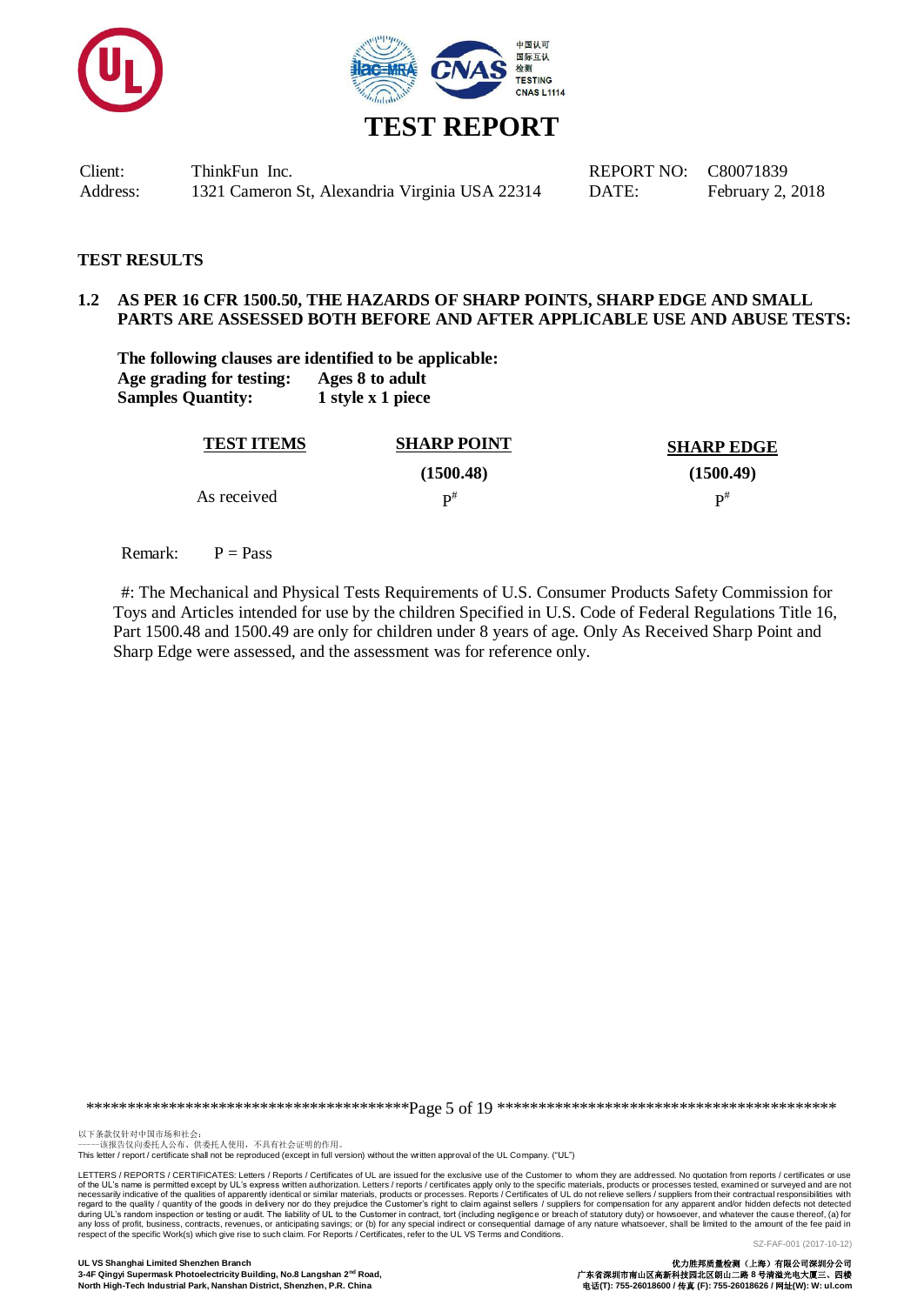



# **TEST REPORT**

Client: ThinkFun Inc. REPORT NO: C80071839 Address: 1321 Cameron St, Alexandria Virginia USA 22314 DATE: February 2, 2018

#### **TEST RESULTS**

#### **1.3 AS PER CANADA TOYS REGULATIONS SOR/2011-17 AND REGULATIONS AMENDING TOYS REGULATION SOR/2016-195 &SOR/2016-302**

**The following clauses are identified to be applicable: Age grading for testing : Ages 8 to adult Samples Quantity : 1 style x 1 piece**

| <u>(A</u> | <b>Test Items</b>            | <b>Assessment</b> |
|-----------|------------------------------|-------------------|
| Q         | Ends                         | D                 |
| -10       | <b>Exposed Plastic Parts</b> | D                 |

Remark:  $P = Pass$ 

\*\*\*\*\*\*\*\*\*\*\*\*\*\*\*\*\*\*\*\*\*\*\*\*\*\*\*\*\*\*\*\*\*\*\*\*\*\*\*Page 6 of 19 \*\*\*\*\*\*\*\*\*\*\*\*\*\*\*\*\*\*\*\*\*\*\*\*\*\*\*\*\*\*\*\*\*\*\*\*\*\*\*\*\*

以下条款仅针对中国市场和社会:<br>-----该报告仅向委托人公布、供委托人使用,不具有社会证明的作用。

This letter / report / certificate shall not be reproduced (except in full version) without the written approval of the UL Company. ("UL")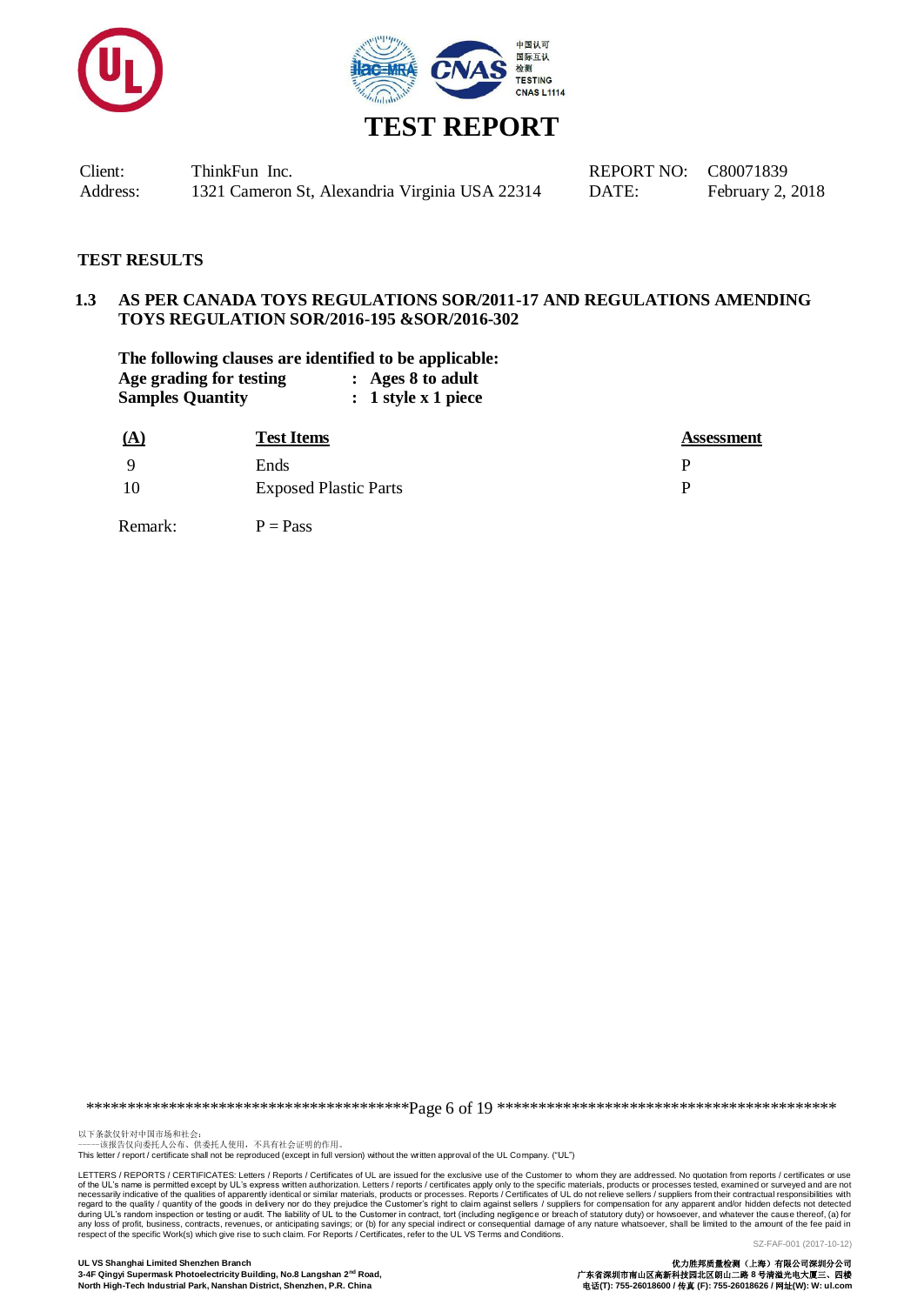



| Client:  | ThinkFun Inc.                                  | REPORT NO: C80071839 |                  |
|----------|------------------------------------------------|----------------------|------------------|
| Address: | 1321 Cameron St, Alexandria Virginia USA 22314 | DATE:                | February 2, 2018 |

# **1.4 AS PER EUROPEAN STANDARDS ON SAFETY OF TOYS EN 71-1:2014 Applicant Specified Age Grading for testing: Ages 8 to adult Sample size:** 1 style x 1 piece

| Clause | Test Items                | Assessment |
|--------|---------------------------|------------|
| 4.1    | Material cleanliness      | р          |
| 4.7    | Edges                     | P          |
| 4.8    | Points and metallic wires | P          |
| 6      | Packaging                 | D          |

Remarks: P=Pass

Warnings and safety instructions shall be written in the languages easily understood by consumers of the country in which the toy is to be sold. Only English version was reviewed.

\*\*\*\*\*\*\*\*\*\*\*\*\*\*\*\*\*\*\*\*\*\*\*\*\*\*\*\*\*\*\*\*\*\*\*\*\*\*\*Page 7 of 19 \*\*\*\*\*\*\*\*\*\*\*\*\*\*\*\*\*\*\*\*\*\*\*\*\*\*\*\*\*\*\*\*\*\*\*\*\*\*\*\*\*

以下条款仅针对中国市场和社会:<br>-----该报告仅向委托人公布、供委托人使用,不具有社会证明的作用。

This letter / report / certificate shall not be reproduced (except in full version) without the written approval of the UL Company. ("UL")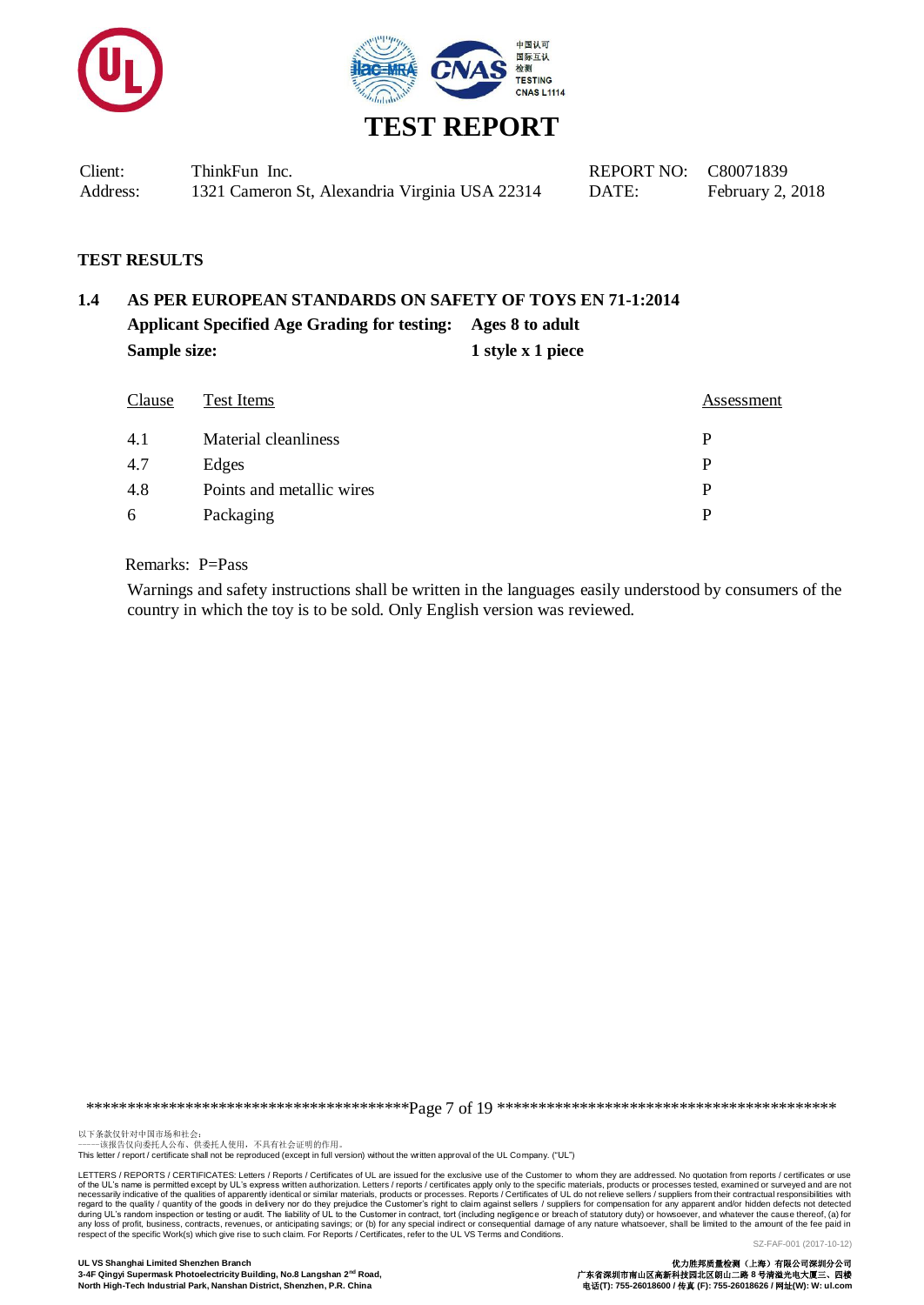



### **TEST RESULTS**

#### **2. FLAMMABILITY TEST**

**2.1 AS PER ASTM STANDARD ON SAFETY OF TOYS F963-16 ANNEX A5:** Samples Quantity: 1 style x 1 piece Requirement: Burning rate should not exceed 0.1 inch per second along the major axis.

Results: The burn rate of sample was less than 0.1 inch per second.

**2.2 AS PER U.S. CODE OF FEDERAL REGULATIONS TITLE 16 PART 1500.44 FOR RIGID AND PLIABLE SOLIDS defined under 16 CFR 1500.3 section (c) (6) (vi):** Samples Quantity: 1 style x 1 piece Requirement: Burning rate should not exceed 0.1 inch per second along the major axis.

Results: The burn rate of sample was less than 0.1 inch per second.

#### **2.3 AS PER CANADA TOYS REGULATIONS SOR/2011-17 AND REGULATIONS AMENDING TOYS REGULATIONS SOR/2016-195 &SOR/2016-302 SECTION 21 (CELLULOSE NITRATE AND CELLULOID)**

- Requirement: Celluloid (cellulose nitrate) and materials with the same behaviour in fire (except when used in varnish or paint) shall not be used in the manufacture of toys.
- Results: The submitted sample(s) complied with this requirement.

#### **2.4 AS PER EUROPEAN STANDARD ON SAFETY OF TOYS EN 71-2:2011+ A1:2014 SECTION 4.1 GENERAL REQUIREMENT (CELLULOSE NITRATE):**

Requirement: Celluloid (cellulose nitrate), except when used in varnish, paint or glue, or in balls of the type used for table tennis or similar games, and materials with the same behaviour in fire as celluloid, shall not be used in the manufacture of toys.

Results: The submitted sample(s) complied with this requirement.

Date(s) of test(s) conducted: January 26, 2018 to January 30, 2018

\*\*\*\*\*\*\*\*\*\*\*\*\*\*\*\*\*\*\*\*\*\*\*\*\*\*\*\*\*\*\*\*\*\*\*\*\*\*\*Page 8 of 19 \*\*\*\*\*\*\*\*\*\*\*\*\*\*\*\*\*\*\*\*\*\*\*\*\*\*\*\*\*\*\*\*\*\*\*\*\*\*\*\*\*

以下条款仅针对中国市场和社会:<br>-----该报告仅向委托人公布、供委托人使用,不具有社会证明的作用。

This letter / report / certificate shall not be reproduced (except in full version) without the written approval of the UL Company. ("UL")

LETTERS / REPORTS / CERTIFICATES: Letters / Reports / Certificates of UL are issued for the exclusive use of the Customer to whom they are addressed. No quotation from reports / certificates or use of the UL's name is permitted except by UL's express written authorization. Letters / reports / certificates apply only to the specific materials, products or processes tested, examined or surveyed and are not necessarily indicative of the qualities of apparently identical or similar materials, products or processes. Reports / Certificates of UL do not relieve sellers / suppliers from their contractual responsibilities with<br>deri respect of the specific Work(s) which give rise to such claim. For Reports / Certificates, refer to the UL VS Terms and Conditions.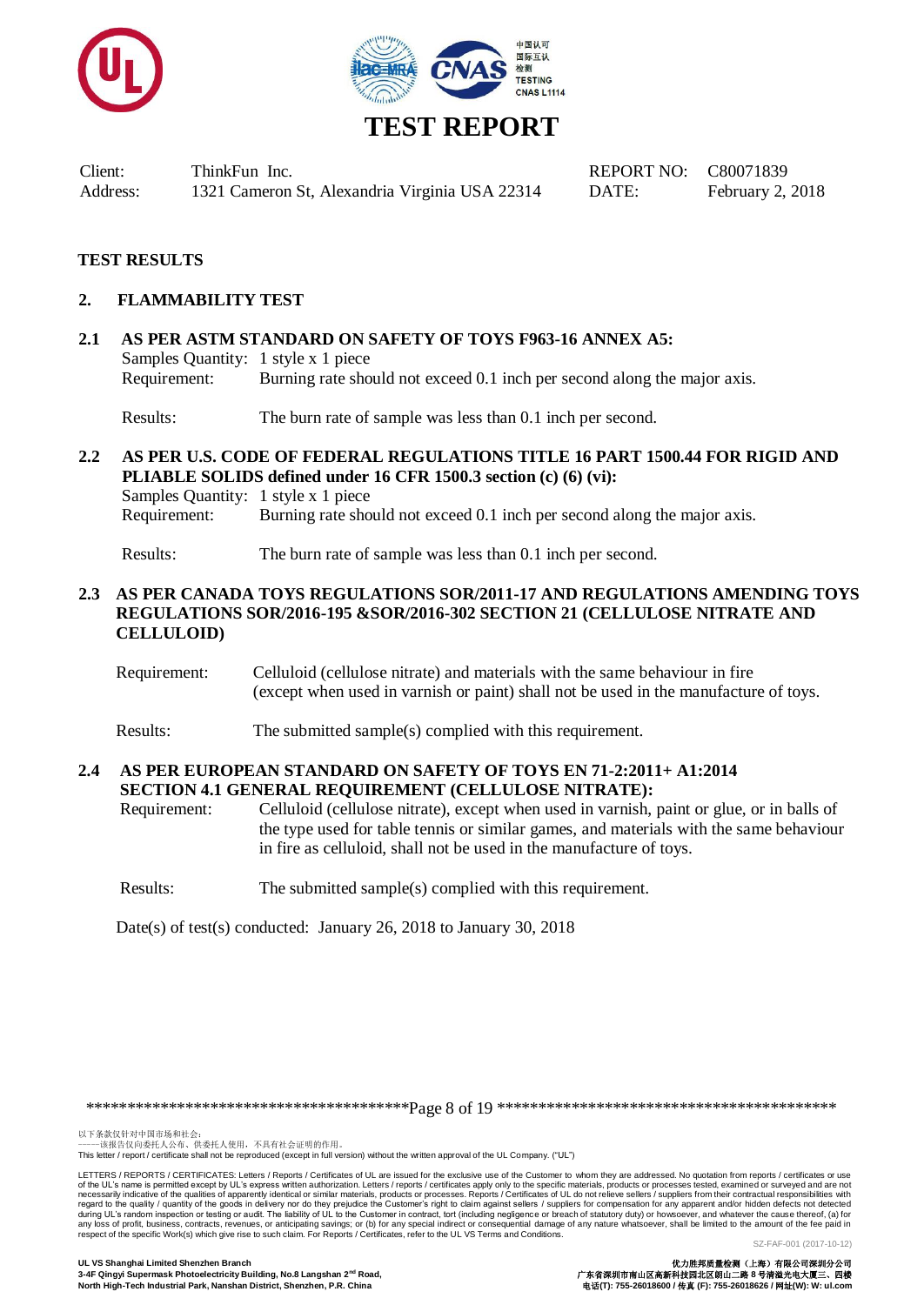



#### **TEST RESULTS**

#### **3. CHEMICAL TESTS:**

Key to sample $(s)$ :

| Sample 1      | $=$      | Multicolor coatings (all pattern on tiles)                  |
|---------------|----------|-------------------------------------------------------------|
| Sample 2      | $=$      | Multicolor coatings (sell card)                             |
| Sample 3      | $\equiv$ | White paper card excluding coatings (sell card)             |
| Sample 4      | $\equiv$ | Transparent plastic (blister)                               |
| Sample 5      | $=$      | Transparent plastic (inside blister)                        |
| Sample 6      | $=$      | Transparent adhesive tape (joint on sell card $\&$ blister) |
| Sample 7      | $=$      | White surfaced brown paperboard (tray)                      |
| Sample 8      | $=$      | Transparent plastic film (cover of cards)                   |
| Sample 9      | $=$      | Transparent plastic band (band of tiles)                    |
| Sample 10     | $=$      | Multicolor coatings (box, instructions, cards)              |
| Sample $11*$  | $=$      | Yellow coating (tiles)                                      |
| Sample $12^*$ | $=$      | Blue coating (tiles)                                        |
| Sample $13*$  | $=$      | Red coating (tiles)                                         |
| Sample 14*    | $=$      | White coating (tiles)                                       |
| Sample 15     | $\equiv$ | Transparent plastic (tiles)                                 |
|               |          |                                                             |

\*: Test specimen less than 10 mg is not required to test the soluble migrated elements according to ASTM F963-16 Clause 8.3.3.6 (2) and 8.3.5.3 (2)

\*\*\*\*\*\*\*\*\*\*\*\*\*\*\*\*\*\*\*\*\*\*\*\*\*\*\*\*\*\*\*\*\*\*\*\*\*\*\*Page 9 of 19 \*\*\*\*\*\*\*\*\*\*\*\*\*\*\*\*\*\*\*\*\*\*\*\*\*\*\*\*\*\*\*\*\*\*\*\*\*\*\*\*\*

以下条款仅针对中国市场和社会:<br>-----该报告仅向委托人公布、供委托人使用,不具有社会证明的作用。

This letter / report / certificate shall not be reproduced (except in full version) without the written approval of the UL Company. ("UL")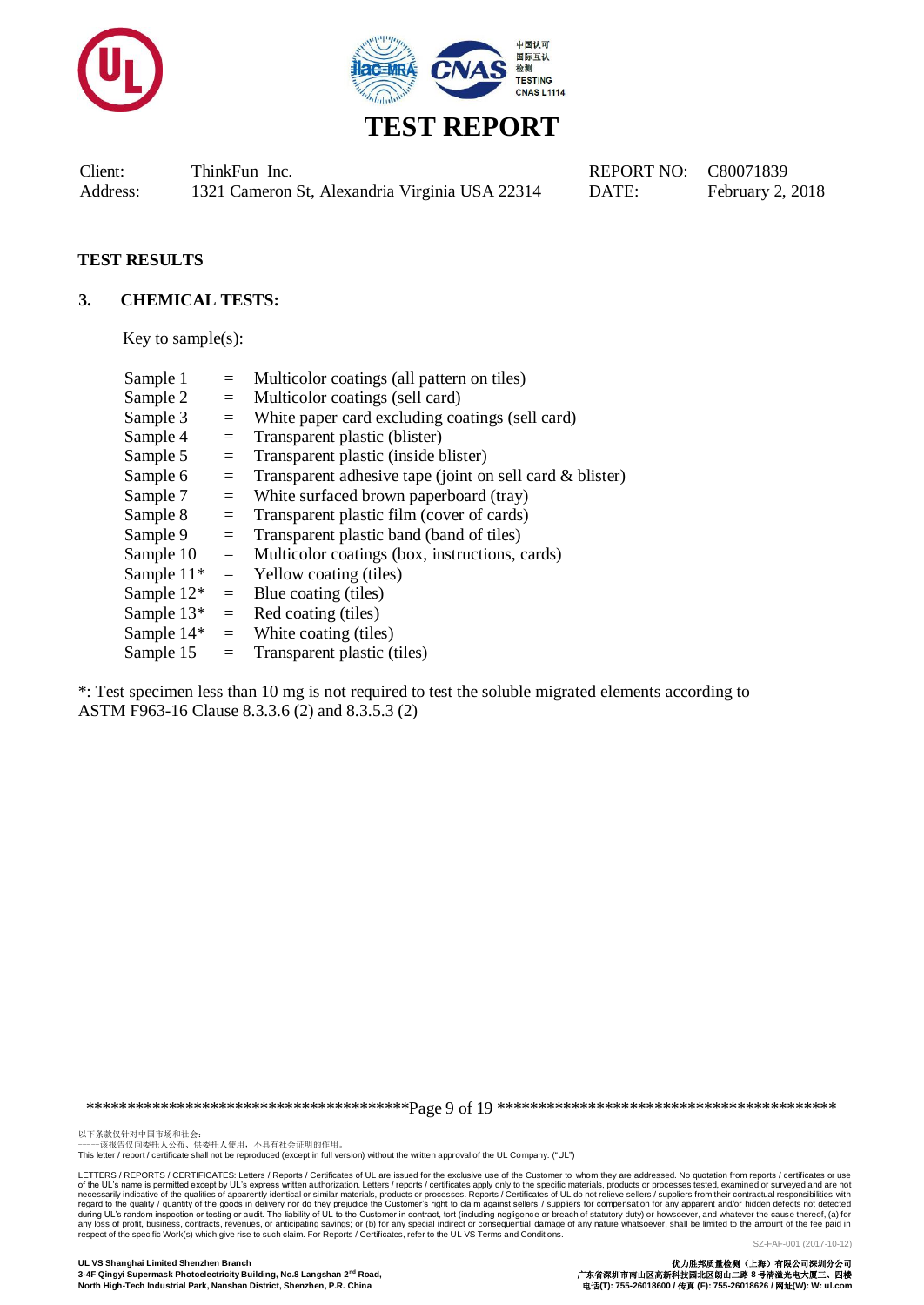



#### **TEST RESULTS**

#### **3.1 SOLUBLE ELEMENT MIGRATION IN SURFACE COATING**

- Requirement: As per ASTM F963-16 Clause 4.3.5.1 (2) requirement, materials under test shall not exceed below limit.
- Test method: Reference to ASTM F963-16 Clause 8.3, used acid extraction and analyzed by Inductively Coupled Argon Plasma Spectrometry.

Results:

| Elements     |       |          |        |      | Antimony Arsenic Barium Cadmium Chromium Lead Mercury Selenium |           |       |       |
|--------------|-------|----------|--------|------|----------------------------------------------------------------|-----------|-------|-------|
| Limits       | < 60  | $<$ 25   | < 1000 | < 75 | < 60                                                           | $\leq 90$ | < 60  | < 500 |
| Sample 10    | < 6.0 | ${<}2.5$ | < 6.0  | <6.0 | < 6.0                                                          | < 6.0     | < 6.0 | < 6.0 |
| Sample $11*$ |       |          |        |      |                                                                |           |       | $- -$ |
| Sample $12*$ | --    |          |        | $ -$ |                                                                |           |       | $- -$ |
| Sample $13*$ |       |          |        |      |                                                                |           |       | $- -$ |
| Sample $14*$ |       |          |        |      |                                                                |           |       |       |

Remark:

1. All concentrations expressed in milligrams per kilogram

2. "<" means "less than"

## **3.2 TOTAL LEAD CONTENT TEST: COATING**

Criteria : The submitted samples must meet the Total Lead Limit of 90ppm as stated in 16 CFR 1303

Test method: CPSC-CH-E1003-09.1 Standard operating procedure for determining Lead (Pb) in paint

Results :

Total Lead <10.0 <10.0

 $\frac{\text{Sample 1}}{\text{10.0}}$   $\frac{\text{Sample 10}}{\text{10.0}}$ 

All concentrations expressed in milligrams per kilogram "<" means "less than"

\*\*\*\*\*\*\*\*\*\*\*\*\*\*\*\*\*\*\*\*\*\*\*\*\*\*\*\*\*\*\*\*\*\*\*\*\*\*\*Page 10 of 19 \*\*\*\*\*\*\*\*\*\*\*\*\*\*\*\*\*\*\*\*\*\*\*\*\*\*\*\*\*\*\*\*\*\*\*\*\*\*\*\*\*

以下条款仅针对中国市场和社会:<br>-----该报告仅向委托人公布、供委托人使用,不具有社会证明的作用。

This letter / report / certificate shall not be reproduced (except in full version) without the written approval of the UL Company. ("UL")

LETTERS / REPORTS / CERTIFICATES: Letters / Reports / Certificates of UL are issued for the exclusive use of the Customer to whom they are addressed. No quotation from reports / certificates or use of the UL's name is permitted except by UL's express written authorization. Letters / reports / certificates apply only to the specific materials, products or processes tested, examined or surveyed and are not necessarily indicative of the qualities of apparently identical or similar materials, products or processes. Reports / Certificates of UL do not relieve sellers / suppliers from their contractual responsibilities with<br>deri respect of the specific Work(s) which give rise to such claim. For Reports / Certificates, refer to the UL VS Terms and Conditions.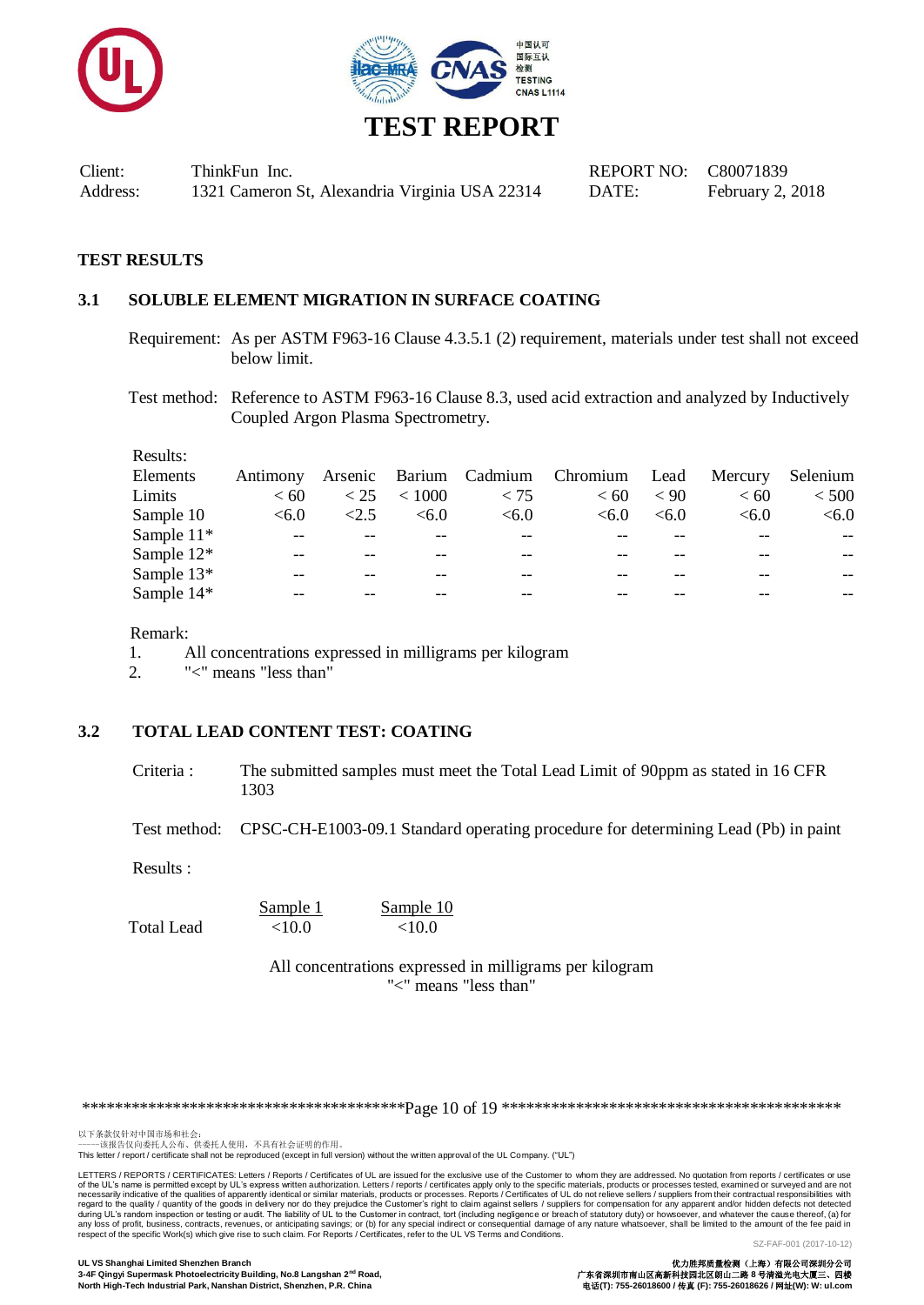



#### **TEST RESULTS**

#### **3.3 TOTAL LEAD CONTENT TEST: COATING**

Requirement : As per ASTM F963-16 Clause 4.3.5.1 (1) requirement, lead content in the materials under test shall not exceed of 90ppm.

Test method: CPSC-CH-E1003-09.1 Standard operating procedure for determining Lead (Pb) in paint

Results :

Sample 1 Sample 10 Total Lead  $<10.0$   $<10.0$ 

> All concentrations expressed in milligrams per kilogram "<" means "less than"

#### **3.4 TOTAL LEAD CONTENT TEST: SUBSTRATE**

- Requirement: As per ASTM F963-16 Clause 4.3.5.2 (2) (a) requirement, lead content in the materials under test shall not exceed of 100ppm.
- Test method: CPSC-CH-E1001-8.3 Standard operating procedure for determining total Lead (Pb) in metal; CPSC-CH-E1002-8.3 Standard operating procedure for determining total Lead (Pb) in non-metal

Results:

Sample 15 Total Lead <10.0

> All concentrations expressed in milligrams per kilogram "<" means "less than"

\*\*\*\*\*\*\*\*\*\*\*\*\*\*\*\*\*\*\*\*\*\*\*\*\*\*\*\*\*\*\*\*\*\*\*\*\*\*\*Page 11 of 19 \*\*\*\*\*\*\*\*\*\*\*\*\*\*\*\*\*\*\*\*\*\*\*\*\*\*\*\*\*\*\*\*\*\*\*\*\*\*\*\*\*

以下条款仅针对中国市场和社会:<br>-----该报告仅向委托人公布、供委托人使用,不具有社会证明的作用。

This letter / report / certificate shall not be reproduced (except in full version) without the written approval of the UL Company. ("UL")

LETTERS / REPORTS / CERTIFICATES: Letters / Reports / Certificates of UL are issued for the exclusive use of the Customer to whom they are addressed. No quotation from reports / certificates or use of the UL's name is permitted except by UL's express written authorization. Letters / reports / certificates apply only to the specific materials, products or processes tested, examined or surveyed and are not necessarily indicative of the qualities of apparently identical or similar materials, products or processes. Reports / Certificates of UL do not relieve sellers / suppliers from their contractual responsibilities with<br>deri respect of the specific Work(s) which give rise to such claim. For Reports / Certificates, refer to the UL VS Terms and Conditions.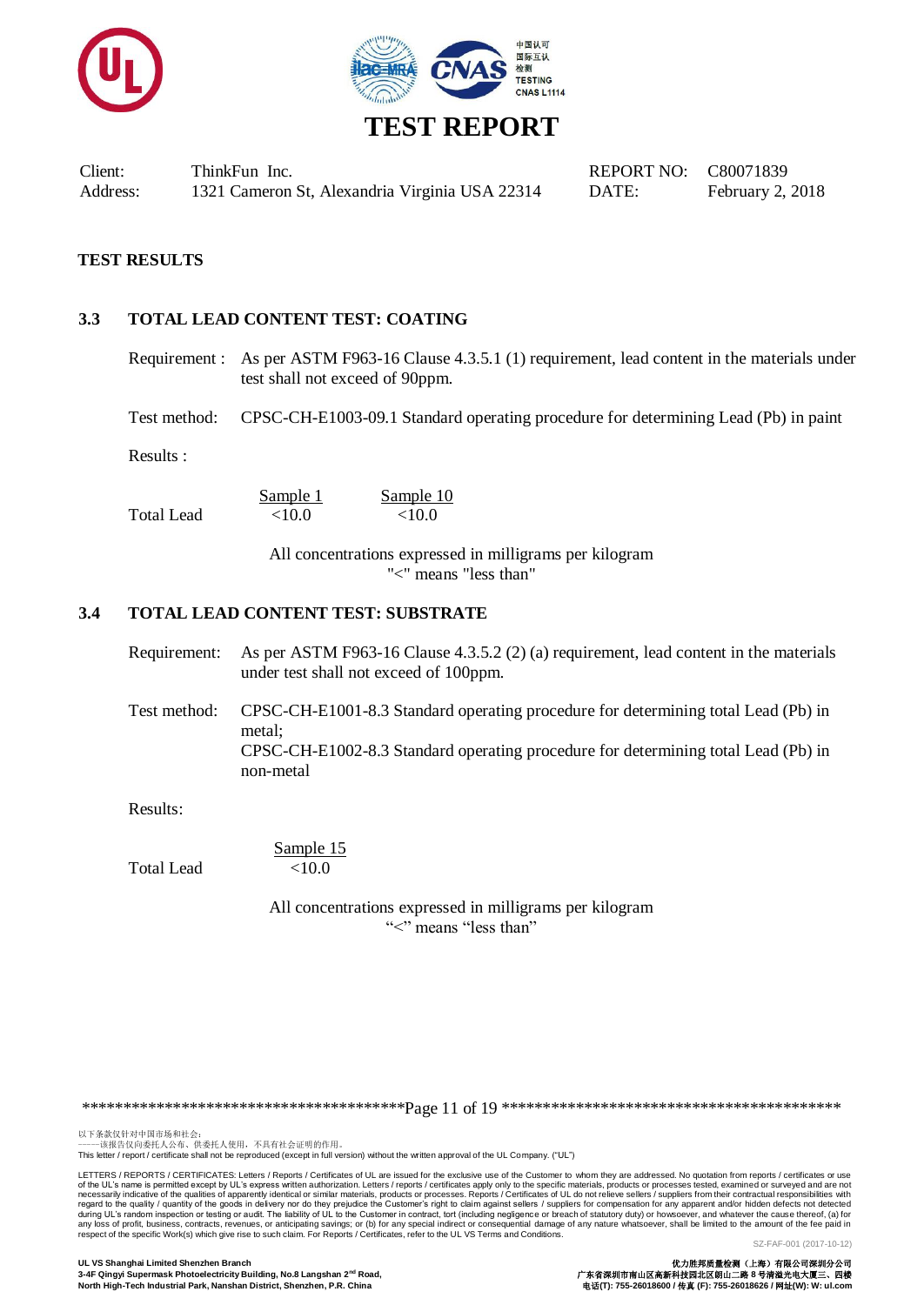



#### **TEST RESULTS**

#### **3.5 HEAVY METAL CONTENT TEST: CANADA TOYS REGULATION SOR/2011-17 AND REGULATIONS AMENDING TOYS REGULATIONS SOR/2016-195 &SOR/2016-302**

Requirement : Surface coating applied to Toys shall comply with heavy metal requirement as below table.

Results:

|           | Total     | Total   | Soluble  | Soluble   | <b>Soluble</b> | Soluble | Soluble    |
|-----------|-----------|---------|----------|-----------|----------------|---------|------------|
| Elements  | Lead      | Mercury | Antimony | Arsenic   | <b>Barium</b>  | Cadmium | Selenium   |
| Limits    | < 90      | None    | < 1000   | < 1000    | < 1000         | < 1000  | ${}< 1000$ |
| Sample 1  | ${<}10.0$ | $*N/D$  | < 50.0   | ${<}50.0$ | <50.0          | <50.0   | < 50.0     |
| Sample 10 | <10.0     | $*N/D$  | <50.0    | < 50.0    | <50.0          | < 50.0  | ${<}50.0$  |

All concentrations expressed in milligrams per kilogram "<" means "less than" "N/D" means "None Detected" \*\*Detection Limit is 10.0 milligrams per kilogram

#### **3.6 TOTAL LEAD CONTENT TEST: COATING**

Requirement : The submitted samples must meet the Total Lead Limit of 90ppm as per Consumer Product Safety Improvement Act of 2008

Test method: CPSC-CH-E1003-09.1 Standard operating procedure for determining Lead (Pb) in paint

Results:

Sample 1 Sample 10 Total Lead  $\leq 10.0$   $\leq 10.0$ 

> All concentrations expressed in milligrams per kilogram "<" means "less than"

\*\*\*\*\*\*\*\*\*\*\*\*\*\*\*\*\*\*\*\*\*\*\*\*\*\*\*\*\*\*\*\*\*\*\*\*\*\*\*Page 12 of 19 \*\*\*\*\*\*\*\*\*\*\*\*\*\*\*\*\*\*\*\*\*\*\*\*\*\*\*\*\*\*\*\*\*\*\*\*\*\*\*\*\*

以下条款仅针对中国市场和社会:<br>-----该报告仅向委托人公布、供委托人使用,不具有社会证明的作用。

This letter / report / certificate shall not be reproduced (except in full version) without the written approval of the UL Company. ("UL")

LETTERS / REPORTS / CERTIFICATES: Letters / Reports / Certificates of UL are issued for the exclusive use of the Customer to whom they are addressed. No quotation from reports / certificates or use of the UL's name is permitted except by UL's express written authorization. Letters / reports / certificates apply only to the specific materials, products or processes tested, examined or surveyed and are not necessarily indicative of the qualities of apparently identical or similar materials, products or processes. Reports / Certificates of UL do not relieve sellers / suppliers from their contractual responsibilities with<br>deri respect of the specific Work(s) which give rise to such claim. For Reports / Certificates, refer to the UL VS Terms and Conditions.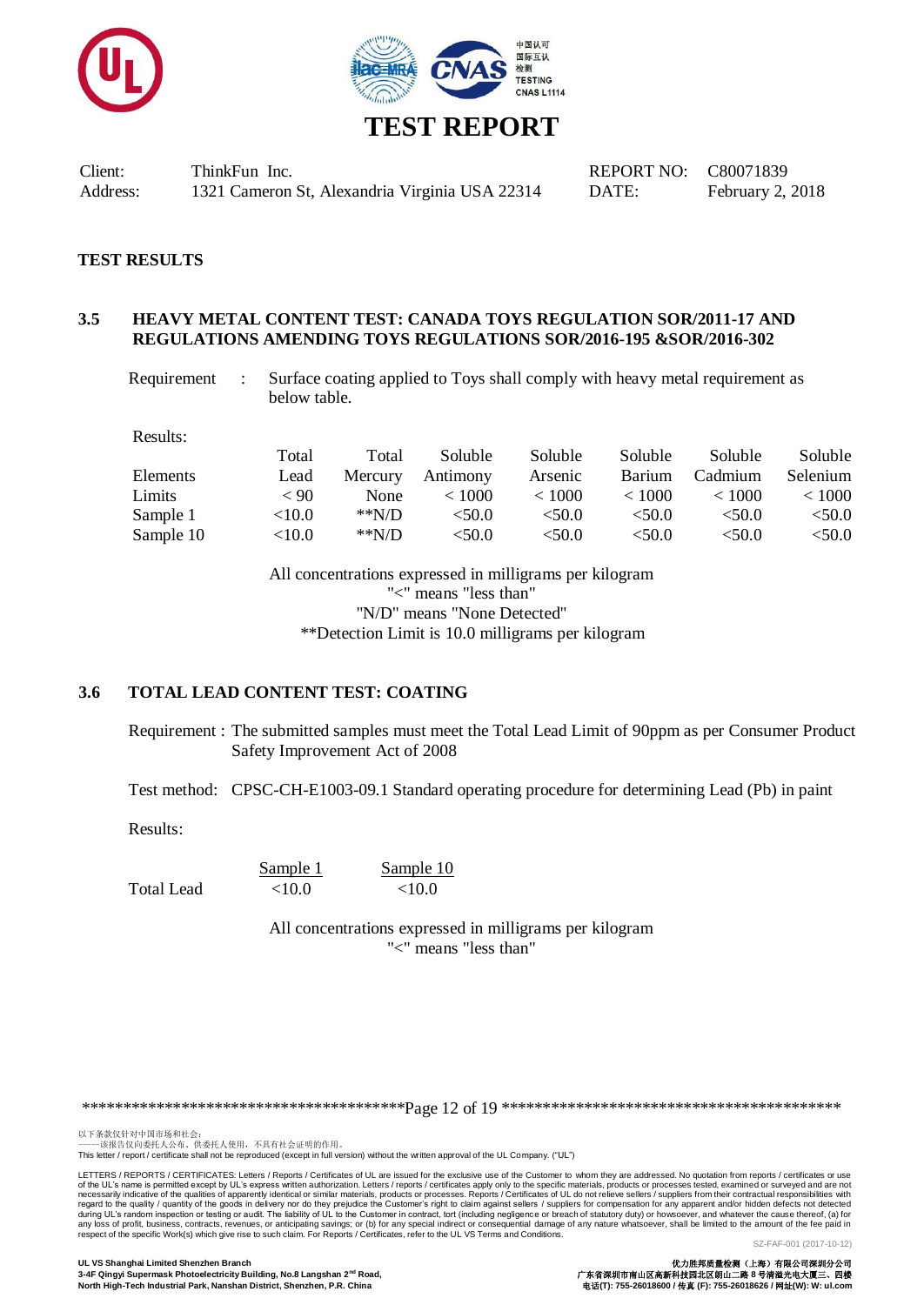



#### **TEST RESULTS**

#### **3.7 TOTAL LEAD CONTENT TEST: SUBSTRATE**

Requirement: The submitted samples must meet the Total Lead Limit of 100ppm as per Consumer Product Safety Improvement Act of 2008

Test method: CPSC-CH-E1001-8.3 Standard operating procedure for determining total Lead (Pb) in metal children's product (including children's metal jewelry); CPSC-CH-E1002-8.3 Standard operating procedure for determining total Lead (Pb) in non-metal children's products.

Results:

Sample 15 Total Lead <10.0

> All concentrations expressed in milligrams per kilogram "<" means "less than"

#### **3.8 TOTAL CADMIUM CONTENT AND EUROPEAN REACH REGULATION ANNEX XVI**I**: WET-ASHING DIGESTION AND DETECTED WITH AAS/ICP& EN1122:2001 (METHOD B) MICROWAVE DIGESTION AND DETECTED WITH AAS/ICP**

Results:

| Element   | <b>Total Cadmium</b> |
|-----------|----------------------|
| Limit     | < 100                |
| Sample 1  | < 5.0                |
| Sample 2  | < 5.0                |
| Sample 4  | < 5.0                |
| Sample 5  | < 5.0                |
| Sample 6  | < 5.0                |
| Sample 8  | < 5.0                |
| Sample 9  | < 5.0                |
| Sample 10 | < 5.0                |
| Sample 15 | < 5.0                |

#### All concentrations expressed in milligrams per kilogram "<" means "less than"

\*\*\*\*\*\*\*\*\*\*\*\*\*\*\*\*\*\*\*\*\*\*\*\*\*\*\*\*\*\*\*\*\*\*\*\*\*\*\*Page 13 of 19 \*\*\*\*\*\*\*\*\*\*\*\*\*\*\*\*\*\*\*\*\*\*\*\*\*\*\*\*\*\*\*\*\*\*\*\*\*\*\*\*\*

以下条款仅针对中国市场和社会:<br>-----该报告仅向委托人公布、供委托人使用,不具有社会证明的作用。

This letter / report / certificate shall not be reproduced (except in full version) without the written approval of the UL Company. ("UL")

LETTERS / REPORTS / CERTIFICATES: Letters / Reports / Certificates of UL are issued for the exclusive use of the Customer to whom they are addressed. No quotation from reports / certificates or use of the UL's name is permitted except by UL's express written authorization. Letters / reports / certificates apply only to the specific materials, products or processes tested, examined or surveyed and are not necessarily indicative of the qualities of apparently identical or similar materials, products or processes. Reports / Certificates of UL do not relieve sellers / suppliers from their contractual responsibilities with<br>deri respect of the specific Work(s) which give rise to such claim. For Reports / Certificates, refer to the UL VS Terms and Conditions.

**UL VS Shanghai Limited Shenzhen Branch** 优力胜邦质量检测(上海)有限公司深圳分公司 3-4F Qingyi Supermask Photoelectricity Building, No.8 Langshan 2<sup>nd</sup> Road,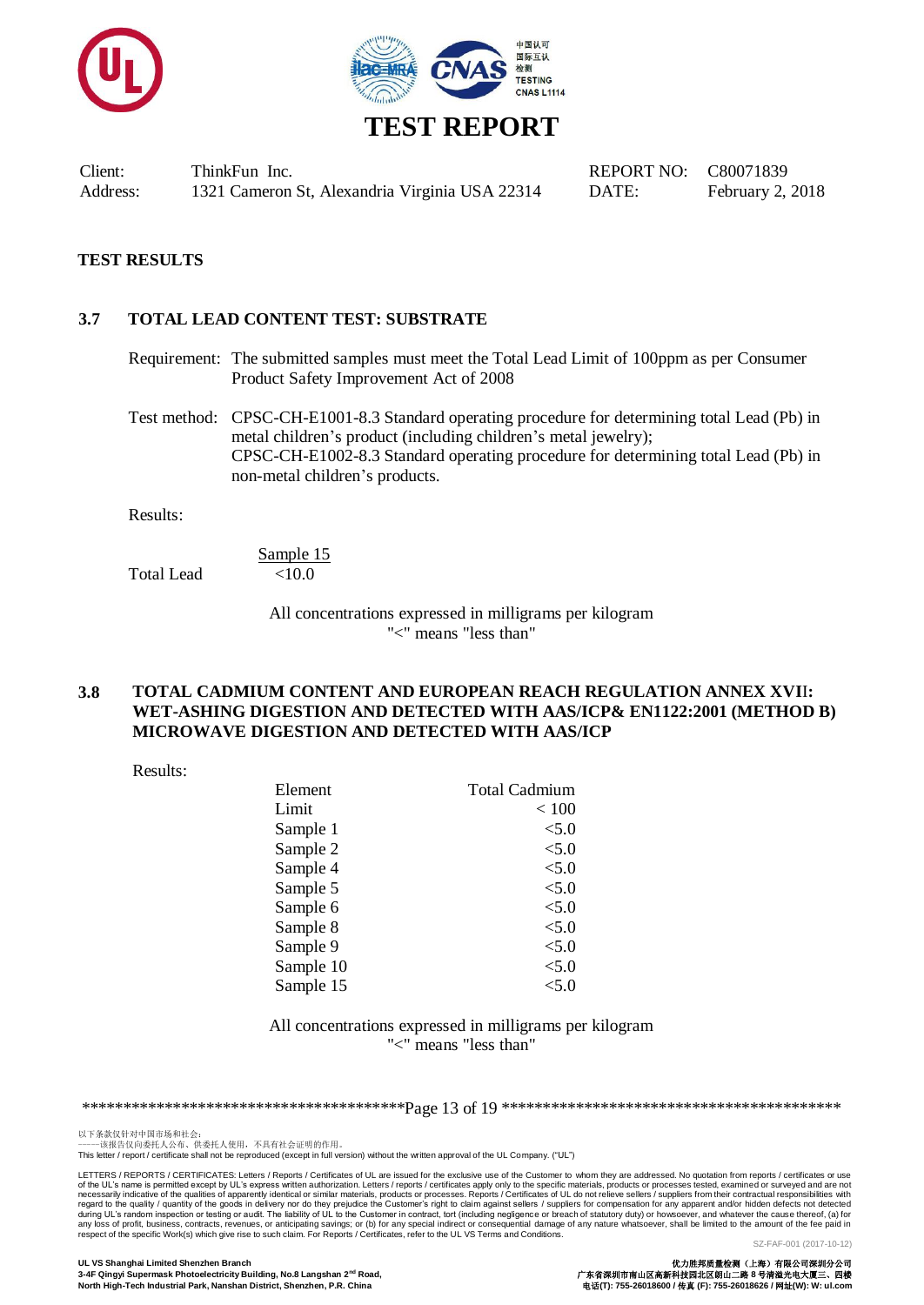



#### **TEST RESULTS**

## **3.9 TOTAL PHTHALATE TEST**

| Requirement          | $\ddot{\cdot}$                                         | DEHP, DBP or BBP content shall not be more than 0.1% by weight in toys and<br>childcare article.<br>DINP, DIDP or DNOP content shall not be more than 0.1% by weight in toys and<br>childcare article which can be placed in the mouth by children.<br>DNHP content shall not individually be more than 0.1% by weight as per the<br>client's requirement. |                                                                                                                  |                                                   |                                                                       |                 |                                                                                             |                 |
|----------------------|--------------------------------------------------------|------------------------------------------------------------------------------------------------------------------------------------------------------------------------------------------------------------------------------------------------------------------------------------------------------------------------------------------------------------|------------------------------------------------------------------------------------------------------------------|---------------------------------------------------|-----------------------------------------------------------------------|-----------------|---------------------------------------------------------------------------------------------|-----------------|
| <b>Test Method</b>   | $\ddot{\cdot}$                                         | phthalates.                                                                                                                                                                                                                                                                                                                                                |                                                                                                                  |                                                   | CPSC-CH-C1001-09.3, Standard operating procedure for determination of |                 |                                                                                             |                 |
| Results              | $\ddot{\cdot}$                                         |                                                                                                                                                                                                                                                                                                                                                            |                                                                                                                  |                                                   |                                                                       |                 |                                                                                             |                 |
| <b>Sample ID</b>     |                                                        |                                                                                                                                                                                                                                                                                                                                                            |                                                                                                                  |                                                   | Plasticiser Values (w/w)                                              |                 |                                                                                             |                 |
|                      |                                                        | <b>DBP</b>                                                                                                                                                                                                                                                                                                                                                 | <b>BBP</b>                                                                                                       | <b>DEHP</b>                                       | <b>DNOP</b>                                                           | <b>DINP</b>     | <b>DIDP</b>                                                                                 | <b>DNHP</b>     |
| Sample 1<br>Sample 2 |                                                        | ND<br>ND                                                                                                                                                                                                                                                                                                                                                   | ND<br>ND                                                                                                         | ND<br>ND                                          | <b>ND</b><br><b>ND</b>                                                | ND<br><b>ND</b> | ND<br>ND                                                                                    | ND<br><b>ND</b> |
| Remarks:             |                                                        | 2) ND= not detected                                                                                                                                                                                                                                                                                                                                        |                                                                                                                  | 1) Detection Limit for each phthalate $= 0.005\%$ |                                                                       |                 |                                                                                             |                 |
| Key                  | <b>DBP</b><br><b>BBP</b><br><b>DIDP</b><br><b>DNHP</b> |                                                                                                                                                                                                                                                                                                                                                            | $=$ Di-butyl phthalate<br>$=$ Benzyl butyl phthalate<br>$= Di$ -"isodecyl" phthalate<br>$=$ Di-n-hexyl phthalate |                                                   | <b>DEHP</b><br><b>DINP</b><br><b>DNOP</b>                             |                 | $= Di (2-Ethylhexyl)$ phthalate<br>$= Di$ -"isonomy" phthalate<br>$= Di$ -n-octal phthalate |                 |

\*\*\*\*\*\*\*\*\*\*\*\*\*\*\*\*\*\*\*\*\*\*\*\*\*\*\*\*\*\*\*\*\*\*\*\*\*\*\*Page 14 of 19 \*\*\*\*\*\*\*\*\*\*\*\*\*\*\*\*\*\*\*\*\*\*\*\*\*\*\*\*\*\*\*\*\*\*\*\*\*\*\*\*\*

以下条款仅针对中国市场和社会:<br>-----该报告仅向委托人公布、供委托人使用,不具有社会证明的作用。

This letter / report / certificate shall not be reproduced (except in full version) without the written approval of the UL Company. ("UL")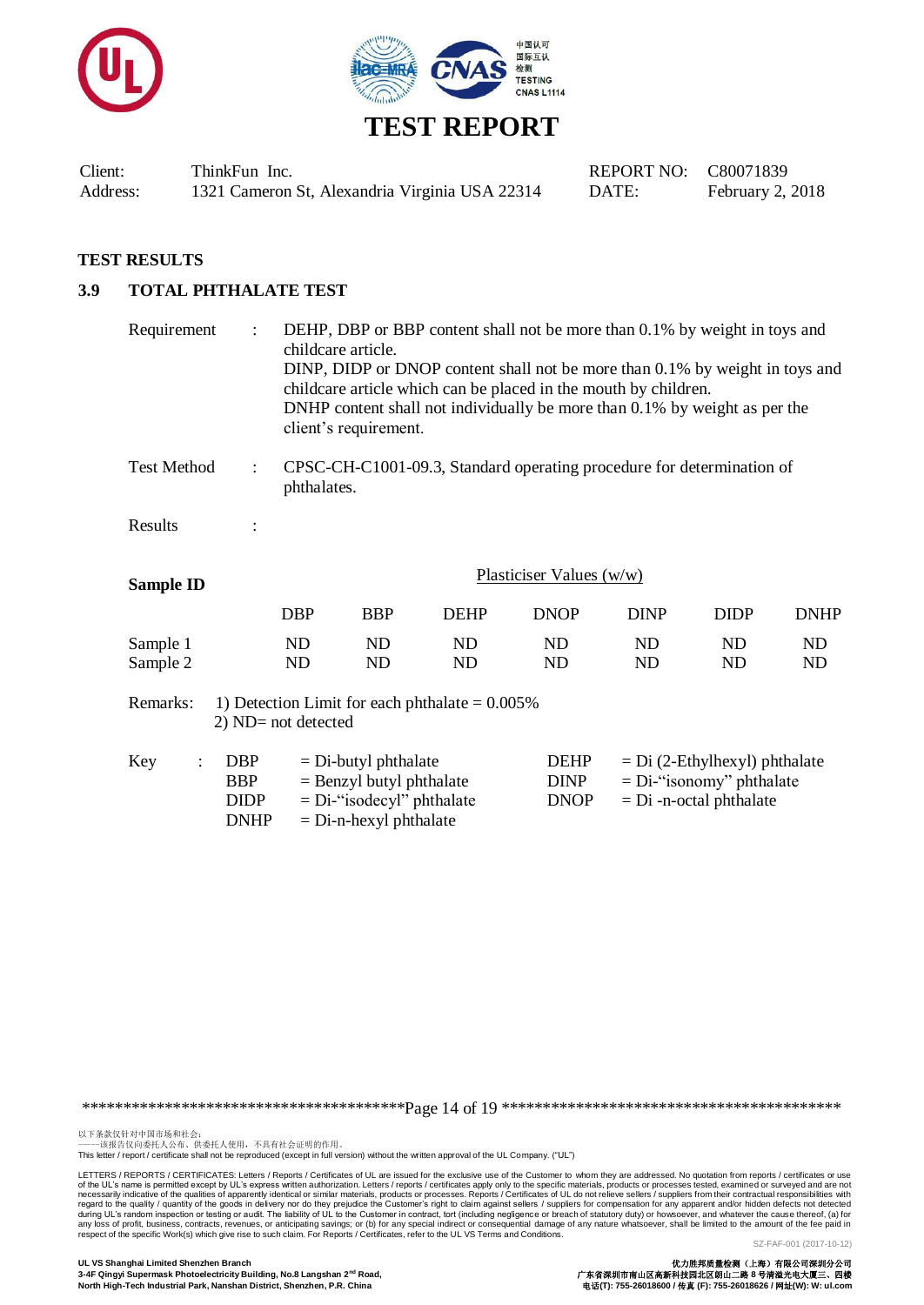



| Client:  | ThinkFun Inc.                                  |
|----------|------------------------------------------------|
| Address: | 1321 Cameron St, Alexandria Virginia USA 22314 |

#### **3.10 TOTAL PHTHALATE TEST AND EUROPEAN REACH REGULATION ANNEX XVI**I

Test Method : EN 14372: 2004

Requirement : DEHP, DBP  $\&$  BBP content shall not be more than 0.1% by weight in toys and children article.

> DINP, DIDP & DNOP content shall not be more than 0.1% by weight in toys and children article that can be placed in the mouth by children.

Results :

| <b>Sample ID</b> | Plasticiser Values $(w/w)$ |            |             |             |             |             |  |
|------------------|----------------------------|------------|-------------|-------------|-------------|-------------|--|
|                  | <b>DBP</b>                 | <b>BBP</b> | <b>DEHP</b> | <b>DNOP</b> | <b>DINP</b> | <b>DIDP</b> |  |
| Sample 1         | ND                         | ND         | ND          | ND          | ND          | ND          |  |
| Sample 15        | ${\rm ND}$                 | ND         | ND          | ND          | ND          | ND          |  |
| Sample 16        | ND                         | ND         | ND          | ND          | ND          | ND          |  |

Remarks: 1) Detection Limit for each phthalate  $= 0.005\%$ 2) ND= not detected

| Key | <b>DBP</b> | $=$ Di-butyl phthalate       | <b>DEHP</b> | $= Di (2-Ethylhexyl)$ phthalate |
|-----|------------|------------------------------|-------------|---------------------------------|
|     | <b>BBP</b> | $=$ Benzyl butyl phthalate   | <b>DINP</b> | $= Di$ -"isonomy" phthalate     |
|     | DIDP       | $= Di$ -"isodecyl" phthalate | <b>DNOP</b> | $= Di$ -n-octal phthalate       |

\*\*\*\*\*\*\*\*\*\*\*\*\*\*\*\*\*\*\*\*\*\*\*\*\*\*\*\*\*\*\*\*\*\*\*\*\*\*\*Page 15 of 19 \*\*\*\*\*\*\*\*\*\*\*\*\*\*\*\*\*\*\*\*\*\*\*\*\*\*\*\*\*\*\*\*\*\*\*\*\*\*\*\*\*

以下条款仅针对中国市场和社会:<br>-----该报告仅向委托人公布、供委托人使用,不具有社会证明的作用。

This letter / report / certificate shall not be reproduced (except in full version) without the written approval of the UL Company. ("UL")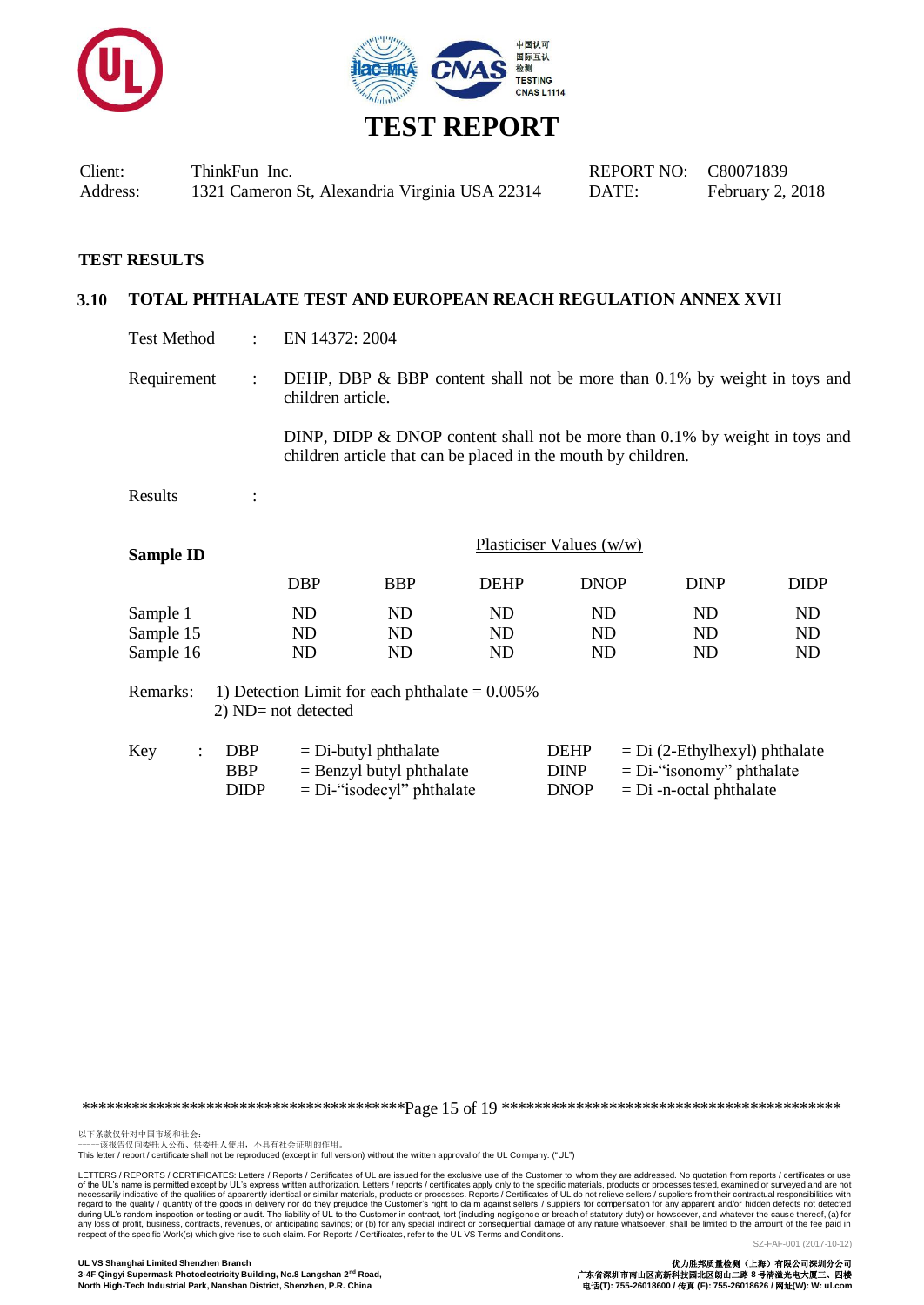



| Client:  | ThinkFun Inc.                                  |
|----------|------------------------------------------------|
| Address: | 1321 Cameron St, Alexandria Virginia USA 22314 |

#### **3.11 TOTAL PHTHALATE TEST WITH REFERENCE TO CALIFORNIA PROPOSITION 65 (Sacramento Superior Court 07AS04683 / Alameda Superior Court BG07350969 / RG08367601 / RG07351032 / RG08378050)**

| Test Method |   | CPSC-CH-C1001-09.3, Standard operating procedure for determination of<br>phthalates. |
|-------------|---|--------------------------------------------------------------------------------------|
| Requirement |   | Each of DEHP, DBP, BBP, DIDP, DnHP content shall not be more than 0.1% by<br>weight. |
| Results     | ٠ |                                                                                      |

| Sample ID |            | Plasticiser Values $(w/w)$ |             |      |             |
|-----------|------------|----------------------------|-------------|------|-------------|
|           | <b>DBP</b> | <b>BBP</b>                 | <b>DEHP</b> | DnHP | <b>DIDP</b> |
| Sample 1  | ND         | ND                         | ND          | ND   | ND          |
| Sample 15 | ND         | ND                         | ND          | ND   | ND          |
| Sample 16 | ND         | ND                         | ND          | ND   | ND          |

Remarks: 1) Detection Limit for each phthalate  $= 0.005\%$ 2) ND= not detected

| Key | DBP         | $=$ Dibutyl Phthalate        | <b>DEHP</b> | $= Di (2-Ethylhexyl) Phthalate$ |
|-----|-------------|------------------------------|-------------|---------------------------------|
|     | <b>BBP</b>  | $=$ Benzyl butyl Phthalate   | DnHP        | $=$ Di-n-hexyl phthalate        |
|     | <b>DIDP</b> | $= Di$ -"isodecyl" phthalate |             |                                 |

\*\*\*\*\*\*\*\*\*\*\*\*\*\*\*\*\*\*\*\*\*\*\*\*\*\*\*\*\*\*\*\*\*\*\*\*\*\*\*Page 16 of 19 \*\*\*\*\*\*\*\*\*\*\*\*\*\*\*\*\*\*\*\*\*\*\*\*\*\*\*\*\*\*\*\*\*\*\*\*\*\*\*\*\*

以下条款仅针对中国市场和社会:<br>-----该报告仅向委托人公布、供委托人使用,不具有社会证明的作用。

This letter / report / certificate shall not be reproduced (except in full version) without the written approval of the UL Company. ("UL")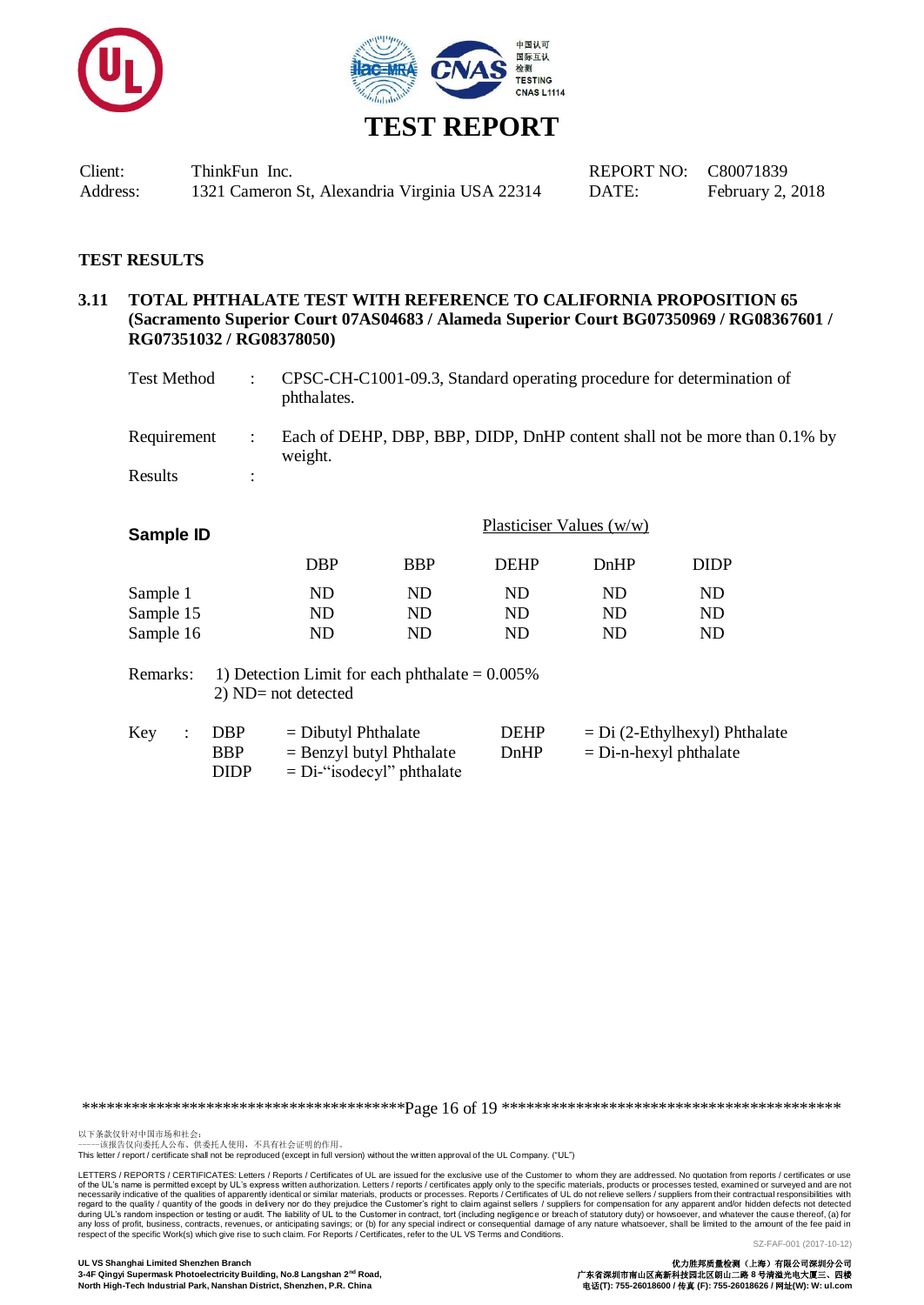



### **TEST RESULTS**

#### **3.12 TOTAL PHTHALATE TEST: CANADA PHTHALATES REGULATION SOR 2016-188**

| Criteria : | The submitted sample shall comply with Canada phthalate regulation.<br>DEHP, DBP and BBP: Vinyl used in Toy and child care article shall not contain more than<br>1000 mg/Kg of DEHP, DBP or BBP;<br>DINP, DIDP and DNOP: Vinyl used in any part of toy and child care article that can, in<br>reasonably foreseeable manner, be placed the mouth of child of 4 years of age shall not<br>contain more than 1000 mg/Kg of DINP, DIDP or DNOP |
|------------|----------------------------------------------------------------------------------------------------------------------------------------------------------------------------------------------------------------------------------------------------------------------------------------------------------------------------------------------------------------------------------------------------------------------------------------------|
| Method:    | Reference to Canada Product safety reference manual, Book 5, Part B, Method C-34,<br>Determination of phthalates in polyvinyl chloride and following by Gas Chromatography-<br>Mass Spectrometry (GC-MS) analysis.                                                                                                                                                                                                                           |
| Results    |                                                                                                                                                                                                                                                                                                                                                                                                                                              |
|            | Plasticiser Values $(w/w)$                                                                                                                                                                                                                                                                                                                                                                                                                   |

| Sample ID |            |     | .           |             |             |      |
|-----------|------------|-----|-------------|-------------|-------------|------|
|           | <b>DBP</b> | BBP | <b>DEHP</b> | <b>DNOP</b> | <b>DINP</b> | DIDP |
| Sample 1  | ND         | ND  | ${\rm ND}$  | ND          | ND          | ND   |
| Sample 10 | ND         | ND  | ND          | ND          | ND          | ND   |
|           |            |     |             |             |             |      |

Remarks: 1) Detection Limit for each phthalate  $= 0.005\%$ 2) ND= not detected

| Key | $:$ DBP     | $=$ Dibutyl Phthalate        | <b>DEHP</b> | $= Di (2-Ethylhexyl) Phthalate$ |
|-----|-------------|------------------------------|-------------|---------------------------------|
|     | <b>BBP</b>  | $=$ Benzyl butyl Phthalate   | <b>DINP</b> | $= Di$ -"isononyl" phthalate    |
|     | <b>DIDP</b> | $= Di$ -"isodecyl" phthalate | <b>DNOP</b> | $= Di$ -n-octyl phthalate       |

\*\*\*\*\*\*\*\*\*\*\*\*\*\*\*\*\*\*\*\*\*\*\*\*\*\*\*\*\*\*\*\*\*\*\*\*\*\*\*Page 17 of 19 \*\*\*\*\*\*\*\*\*\*\*\*\*\*\*\*\*\*\*\*\*\*\*\*\*\*\*\*\*\*\*\*\*\*\*\*\*\*\*\*\*

以下条款仅针对中国市场和社会:<br>-----该报告仅向委托人公布、供委托人使用,不具有社会证明的作用。

This letter / report / certificate shall not be reproduced (except in full version) without the written approval of the UL Company. ("UL")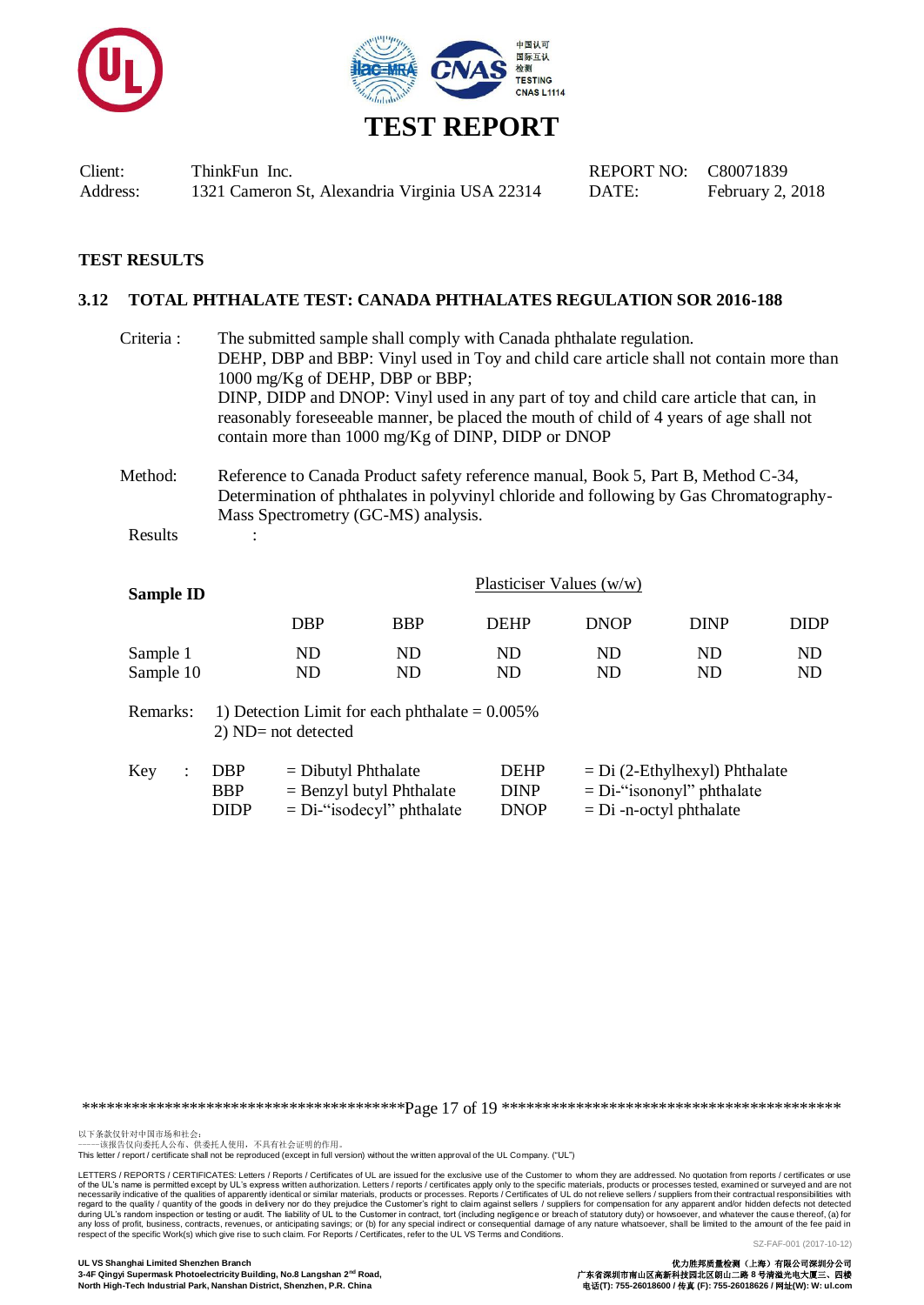



#### **TEST RESULTS**

#### **3.13 NERC (FORMERLY ORGANIZATION: CSG) MODEL LEGISLATION – TOXICS IN PACKAGING CLEARINGHOUSE (TPCH), AS REVISED DECEMBER 1998 & OCTOBER 2004 AND MICROWAVE DIGESTION AND DETECTED WITH AAS/ICP AND WET-ASHING DIGESTION AND DETECTED WITH AAS/ICP**

Results:

|         | Hexavalent |                   |                      | $Pb + Cd + Hg +$ |
|---------|------------|-------------------|----------------------|------------------|
| Total   | Chromium   | <b>Total Lead</b> | <b>Total Mercury</b> | Cr(VI)           |
| Cadmium |            |                   |                      |                  |
|         |            |                   |                      | < 100            |
| < 5.0   | < 10.0     | <10.0             | < 5.0                | $<$ 30.0         |
| < 5.0   | <10.0      | <10.0             | < 5.0                | $<$ 30.0         |
| < 5.0   | <10.0      | <10.0             | < 5.0                | $<$ 30.0         |
| < 5.0   | <10.0      | <10.0             | < 5.0                | $<$ 30.0         |
| < 5.0   | <10.0      | <10.0             | < 5.0                | $<$ 30.0         |
| < 5.0   | <10.0      | <10.0             | < 5.0                | $<$ 30.0         |
| < 5.0   | <10.0      | <10.0             | < 5.0                | $<$ 30.0         |
|         |            |                   |                      |                  |

All concentrations expressed in milligrams per kilogram "<" means "less than"

#### **3.14 HEAVY METALS REQUIREMENTS ON PACKAGING AND PACKAGING WASTE: 94/62/EC & MICROWAVE DIGESTION AND DETECTED WITH AAS/ICP AND WET-ASHING DIGESTION AND DETECTED WITH AAS/ICP**

Results:

|            |         | Hexavalent |                   |                      | $Pb + Cd + Hg +$ |
|------------|---------|------------|-------------------|----------------------|------------------|
| Elements   | Total   | Chromium   | <b>Total Lead</b> | <b>Total Mercury</b> | Cr(VI)           |
|            | Cadmium |            |                   |                      |                  |
| Limits     |         |            |                   |                      | < 100            |
| Sample 2   | < 5.0   | < 10.0     | < 10.0            | < 5.0                | $<$ 30.0         |
| Sample 3/7 | < 5.0   | <10.0      | <10.0             | < 5.0                | $<$ 30.0         |
| Sample 4   | < 5.0   | <10.0      | <10.0             | < 5.0                | $<$ 30.0         |
| Sample 5   | < 5.0   | <10.0      | <10.0             | < 5.0                | $<$ 30.0         |
| Sample 6   | < 5.0   | < 10.0     | <10.0             | < 5.0                | $<$ 30.0         |
| Sample 8   | < 5.0   | <10.0      | <10.0             | < 5.0                | $<$ 30.0         |
| Sample 9   | < 5.0   | <10.0      | <10.0             | < 5.0                | $<$ 30.0         |
|            |         |            |                   |                      |                  |

All concentrations expressed in milligrams per kilogram

"<" means "less than"

Date(s) of test(s) conducted: January 26, 2018 to January 29, 2018

\*\*\*\*\*\*\*\*\*\*\*\*\*\*\*\*\*\*\*\*\*\*\*\*\*\*\*\*\*\*\*\*\*\*\*\*\*\*\*Page 18 of 19 \*\*\*\*\*\*\*\*\*\*\*\*\*\*\*\*\*\*\*\*\*\*\*\*\*\*\*\*\*\*\*\*\*\*\*\*\*\*\*\*\*

以下条款仅针对中国市场和社会:<br>-----该报告仅向委托人公布、供委托人使用,不具有社会证明的作用。

This letter / report / certificate shall not be reproduced (except in full version) without the written approval of the UL Company. ("UL")

LETTERS / REPORTS / CERTIFICATES: Letters / Reports / Certificates of UL are issued for the exclusive use of the Customer to whom they are addressed. No quotation from reports / certificates or use<br>of the UL's name is perm of the UL's name is permitted except by UL's express written authorization. Letters / reports / certificates apply only to the specific materials, products or processes tested, examined or surveyed and are not respective o

**UL VS Shanghai Limited Shenzhen Branch** 优力胜邦质量检测(上海)有限公司深圳分公司 3-4F Qingyi Supermask Photoelectricity Building, No.8 Langshan 2<sup>nd</sup> Road,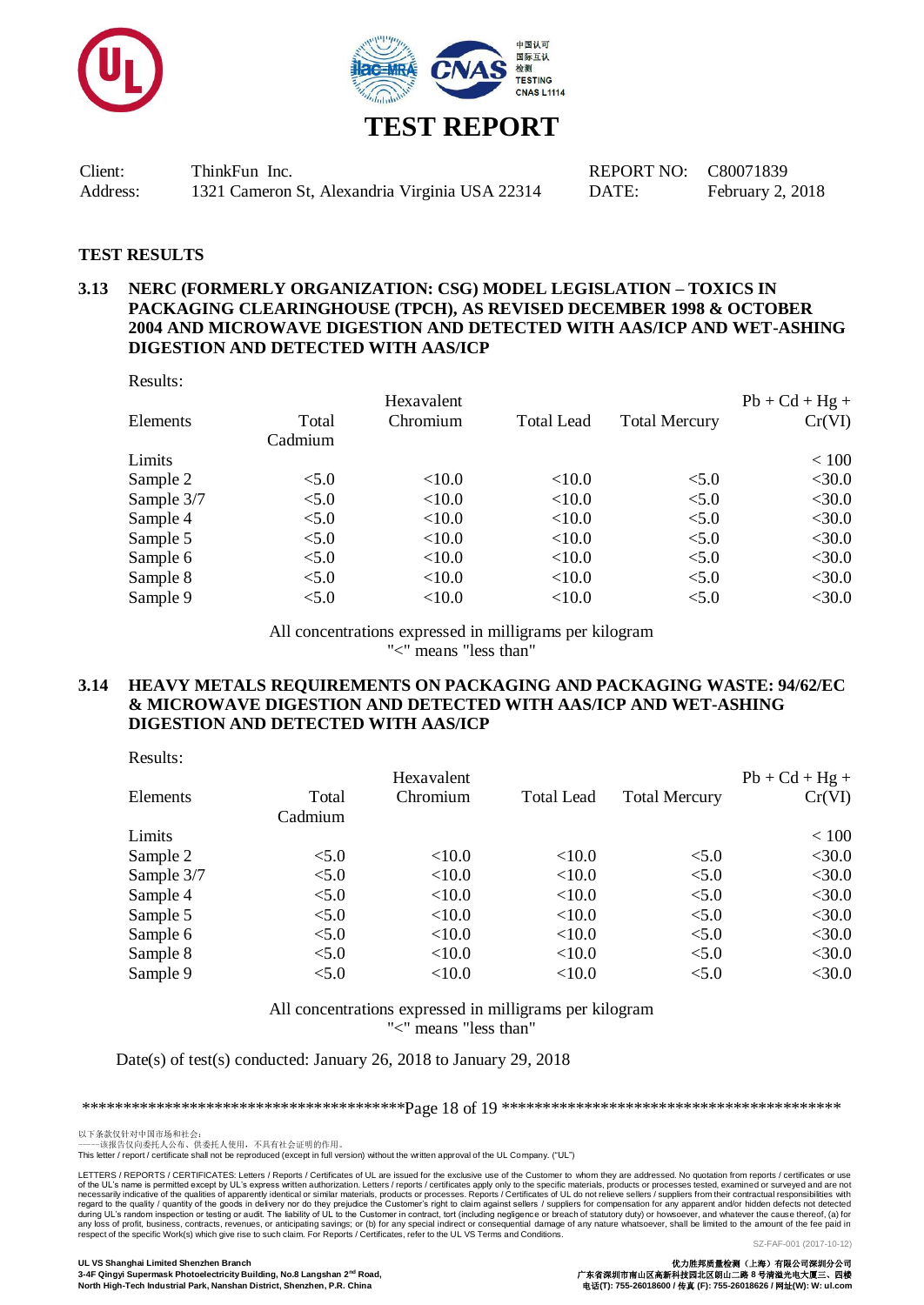



**Product Photo:**





\*\*\*\*\*\*\*\*\* THE END \*\*\*\*\*\*\*\*\*

\*\*\*\*\*\*\*\*\*\*\*\*\*\*\*\*\*\*\*\*\*\*\*\*\*\*\*\*\*\*\*\*\*\*\*\*\*\*\*Page 19 of 19 \*\*\*\*\*\*\*\*\*\*\*\*\*\*\*\*\*\*\*\*\*\*\*\*\*\*\*\*\*\*\*\*\*\*\*\*\*\*\*\*\*

以下条款仅针对中国市场和社会:<br>-----该报告仅向委托人公布、供委托人使用,不具有社会证明的作用。

This letter / report / certificate shall not be reproduced (except in full version) without the written approval of the UL Company. ("UL")

LETTERS / REPORTS / CERTIFICATES: Letters / Reports / Certificates of UL are issued for the exclusive use of the Customer to whom they are addressed. No quotation from reports / certificates or use of the UL's name is permitted except by UL's express written authorization. Letters / reports / certificates apply only to the specific materials, products or processes tested, examined or surveyed and are not respective o SZ-FAF-001 (2017-10-12)

#### **UL VS Shanghai Limited Shenzhen Branch** 优力胜邦质量检测(上海)有限公司深圳分公司 3-4F Qingyi Supermask Photoelectricity Building, No.8 Langshan 2<sup>nd</sup> Road, **North High-Tech Industrial Park, Nanshan District, Shenzhen, P.R. China** 电话**(T): 755-26018600 /** 传真 **(F): 755-26018626 /** 网址**(W): W: ul.com**